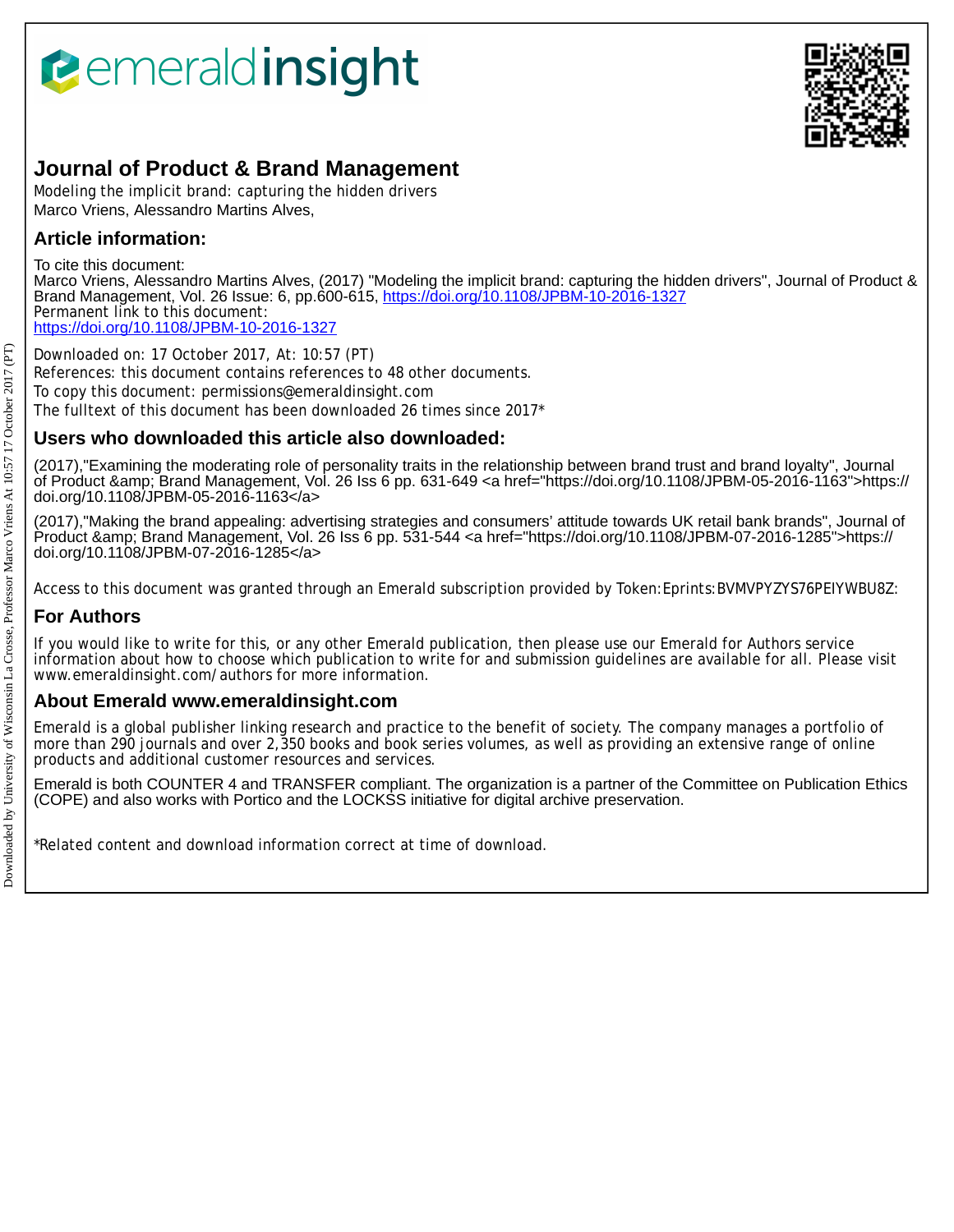## **Modeling the implicit brand: capturing the hidden drivers**

*Marco Vriens*

Department of Marketing, University of Wisconsin La Crosse, La Crosse, Wisconsin, USA, and

*Alessandro Martins Alves*

Department of Marketing, Ipsos, Rio de Janeiro, Brazil

#### **Abstract**

**Purpose** – This paper aims to investigate modeling implicit attitudes as potential drivers of overall brand attitudes and stated behavior and investigate how the results are expected to be different from brand driver models that are based on explicit attitudes.

**Design/methodology/approach** – Data are collected via online surveys in five countries across 15 categories with sample sizes for each category/country combination in the range of about  $N = 1,000$ .

**Findings** – Implicit attitudes result in a higher number of significant effects than their explicit counterparts when used to explain behavioral intentions, brand closeness and brand usage in a multivariate situation with potential 12 brand attitude drivers. The authors also find fewer counter-intuitive effects in the implicit models. The results are consistent across 5 countries and across 15 categories (including CPG products,

services and durable goods). They also show that implicit attitudes are less susceptible to response style effects (e.g. social desirability bias).

**Research limitations/implications** – The findings have implications for brand building and shopper activation. Further research should look into the impact of using implicit data on finding different brand segmentation and brand mapping results.

**Practical implications** – The findings have implications for brand building and shopper activation.

**Originality/value** – This paper contributes to the fast-growing field of implicit attitudes. The paper confirms and generalizes previous findings. This is the first paper to the authors' knowledge that has investigated the impact of implicit attitudes on overall brand attitudes and stated behavior in a multivariate context.

**Keywords** Neuroscience, Brand evaluation, Regression analysis, Information processing, Brand performance, Dual processing, Implicit attitudes

**Paper type** Research paper

#### **1. Introduction**

Behavioral economics and neuro science have credibly shown that human decisions do not always optimize utility, and they are likely to rely in part or even fully on heuristics [\(Gigerenzer](#page-15-0) [and Gaissmaier, 2011\)](#page-15-0). This has led to the description of a Systems 1 and 2 [\(Stanovich and West, 2000;](#page-16-0) [Kahneman,](#page-15-1) [2003;](#page-15-1) [Evans and Stanovich, 2013\)](#page-15-2), where System 1 is more automatic, autonomous, faster, more intuitive way of making decisions and choices [\(Weinberg and Gottwald, 1982;](#page-16-1) [Bargh,](#page-14-0) [2002\)](#page-14-0). System 1 is supposedly also driven more by emotional factors [\(Phelps, 2004;](#page-15-3) [Phelps and LeDoux, 2005;](#page-15-4) [Heath,](#page-15-5) [2009;](#page-15-5) [Smith and Nosek, 2011\)](#page-16-2). System 2 is more conscious, controlled, and it is slower and assumed to be more rational. System 1 decision making is largely unconscious to the consumer. Emotional processing and response is very fast and does not seem to require conscious effort [\(Mast and Zaltman,](#page-15-6) [2006\)](#page-15-6), may not require attention and can be more important in creating brand favorability than rational cognitive reasons (Heath *et al.*[, 2006\)](#page-15-7). [Bargh \(2002\)](#page-14-0) shows that consumers'

The current issue and full text archive of this journal is available on Emerald Insight at: **www.emeraldinsight.com/1061-0421.htm**



Journal of Product & Brand Management 26/6 (2017) 600–615 © Emerald Publishing Limited [ISSN 1061-0421] [DOI [10.1108/JPBM-10-2016-1327\]](http://dx.doi.org/10.1108/JPBM-10-2016-1327)

behavior can be unconsciously influenced by using priming effects.

These psychological findings and theories have led to an innovation in measuring attitudes referred to as implicit attitude measurement in contrast to the traditional measurement of attitudes, referred to as explicit attitudes [\(Greenwald and Banaji, 1995\)](#page-15-8). Implicit attitudes are referred to as attitudes that influence our behavior without awareness [\(Stanley](#page-16-3) *et al.*, 2008). Implicit attitude and brand theory [\(Krishnan, 1996\)](#page-15-9) states that the brain holds an intricate network of associations that are the result of experience, perceptions and repeated exposure to messages (i.e. advertising) advancing certain perceptions. The richer these structures are and the more a certain belief is connected to such experiences and exposures the faster we can respond when asked if we associate a certain belief with say a specific brand (Friese *et al.*[, 2006;](#page-15-10) [Moses, 2015\)](#page-15-11). The implicit association test (IAT) is the most used methodological approach to measure implicit attitudes [\(Greenwald](#page-15-12) *et al.*, [2003;](#page-15-12) [Cunningham](#page-14-1) *et al.*, 2001). This approach has been used in most academic research but does not lend itself well for practical commercial brand research. Hence, in this study, we deploy a different methodology. Explicit attitudes are those for which one has had the time to think about before providing the response [\(Spence, 2005\)](#page-16-4). Explicit attitudes are usually

Received 2 October 2016 Revised 29 March 2017

Accepted 29 March 2017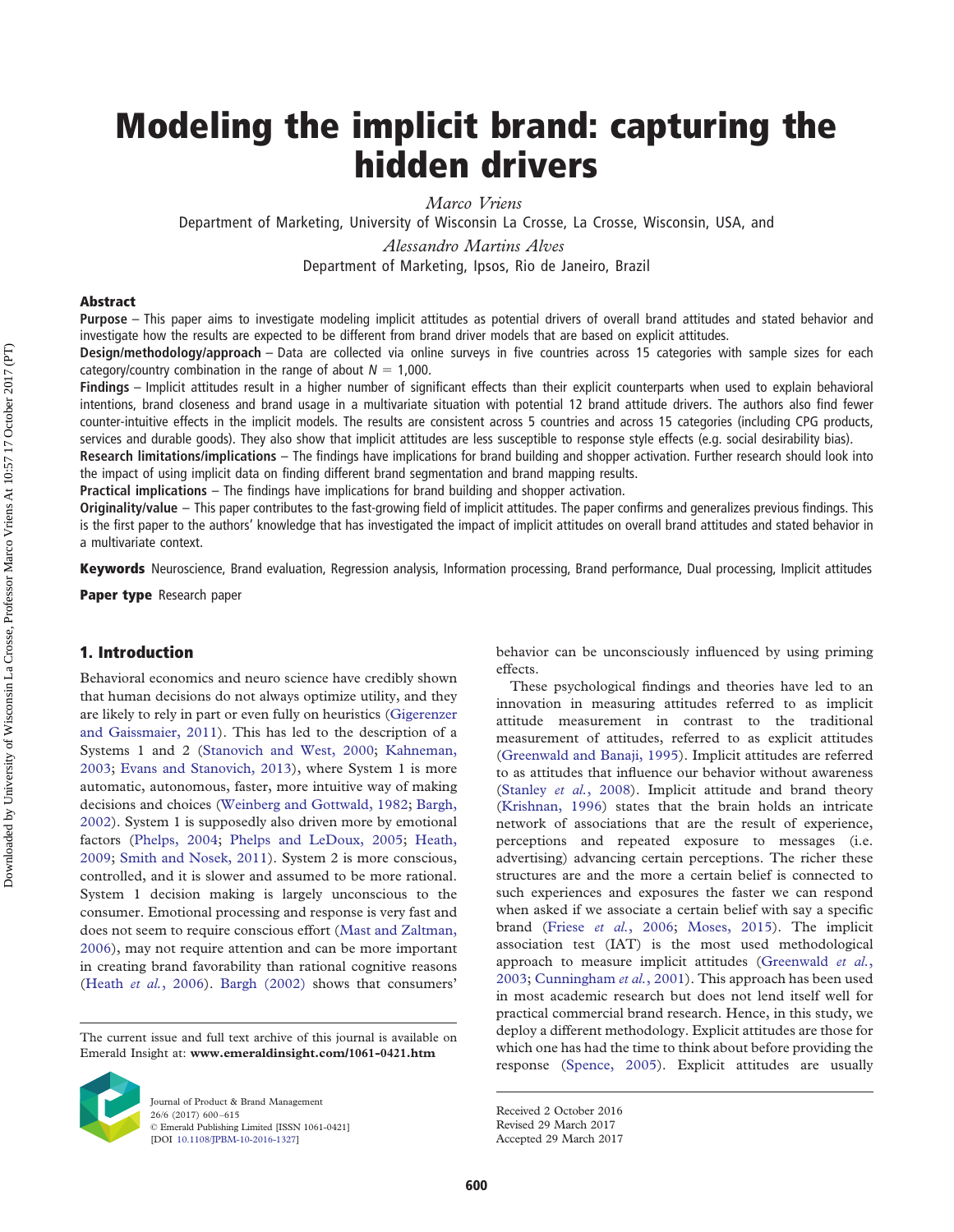*Volume 26 · Number 6 · 2017 · 600–615*

captured in semantic differentials, standard rating scales or simple yes/no association statements.

There have been studies in marketing that have investigated the relative impact of explicit and implicit attitudes on consumer preferences and behavior. However, to our knowledge in all these previous studies a single variable was used to measure the explicit attitude toward a brand or a product, and a single variable was use to represent the implicit attitude toward a brand or a product. As such these findings are hard to generalize to practical brand studies. Standard approaches in brand research typically consider many potential brand associations which can range from 10 all the way up to a 100 plus attributes. In this paper, we aim to make the following contributions. First, we expand on the literature by investigating how implicit attitudes can be modeled in typical multivariate situations that are used in brand, advertising and shopper research (in our case 12 potential brand associations). Second, we study whether brand driver models based on implicit responses yield different results as compared to driver models based on explicit brand association scores. Specifically, we investigate whether implicit based driver models differ from explicit based models in terms of fit as indicated by in-sample and hold-out sample fit, the number of significant attributes, the number of counter-intuitive effects in the brand driver models and the average relative coefficient (across the statistically significant attributes). We investigate these four questions using three different types of dependent brand variables: recommendation, brand closeness and brand usage. Our study covers 5 countries and 15 categories.

#### **2. Literature review and hypotheses**

The dual-processing theory (e.g. differentiating between Systems 1 and 2) states that behavior is driven "by reflective and impulsive processes" (Friese *et al.*[, 2009\)](#page-15-13). Implicit attitudes have sometimes been found to be better predictors of actual behavior than explicit attitudes [\(Greenwald](#page-15-14) *et al.*, [2009\)](#page-15-14). Friese *et al.* [\(2007\)](#page-15-15) found that an implicit attitude improved the prediction of future voting behavior over and above explicit attitudes. Nock *et al.* [\(2010\)](#page-15-16) show that the use of implicit attitudes significantly improved the prediction of whether patients who were seeking psychological treatment for depression were going to commit suicide. In the context of socially sensitive topics, implicit attitudes have indeed proven to be better predictors of behavior. To generalize that to marketing situations is not as obvious. Only a handful of studies have looked at the role and predictive power of implicit attitudes in the context of consumer behavior. In [Karpinski](#page-15-17) [and Hilton's \(2001\)](#page-15-17) study, implicit attitudes were not able to predict the choice between an apple and candy. [Ayres](#page-14-2) *et al.* [\(2012\)](#page-14-2) did not find any incremental predictive accuracy of implicit attitudes over explicit attitudes in terms of predicting the choice between a healthy snack and an unhealthy snack. [Maison](#page-15-18) *et al.* (2004) captured both implicit and explicit attitudes in three studies pertaining to preferences for yoghurt, fast food restaurants and soft drinks. Using multiple regression analysis, they showed that implicit attitudes (measured by the IAT) can improve the prediction of behavior over and above the use of explicit attitudes only. In all three studies, the regression weight for the implicit attitude was smaller than the

regression weight for the explicit variables. We note that both the implicit and explicit attitudes were captured by a single variable, so we have no insights into their effects in a multivariate context. Also, the sample sizes in this study were very small ( $\leq 50$ ) for two of the three studies, and a  $N = 103$ for their third study. [Perugini \(2005\)](#page-15-19) in two studies pertaining to smoking behavior compared three models:

- an additive model where both implicit and explicit are significant drivers;
- 2 a dissociative model where explicit attitude predicts a deliberate choice and implicit predicts a spontaneous choice; and
- 3 a multiplicative model that contains an interaction term between implicit and explicit.

He found some support for the multiplicative model (Study 1) and some support for the dissociative model (Study 2). [Friese](#page-15-10) *et al.* [\(2006\)](#page-15-10) studied preferences for ten CPG products and tested both branded and generic products. They found that 85 per cent implicitly preferred the branded versions. However, the explicit responses revealed that only 33 per cent preferred the branded products. Their results indicated that consumers choose mostly based on their explicit attitudes except if they had to make these choices under time pressure. We will comment on these results further in the discussion section. [Vantomme](#page-16-5) *et al.* (2006) tried to predict which consumers had bought fair-trade products. A logistic regression model was estimated with as dependent variable whether they bought fair trade products and with as independent variables one explicit attitude and one implicit attitude. Both variables yielded significant regression coefficients, and in this study, the regression weight for explicit was larger than the regression weight for implicit. [Richetin](#page-15-20) *et al.* (2007a) show that explicit attitudes predicted both incidental and deliberate behavior, whereas the implicit attitude only predicted the incidental behavior. Also, the impact of implicit can be moderated by a person's decision-making style. [Richetin](#page-15-21) *et al.* (2007b) tested whether implicit attitudes would improve a prediction of whether or not consumers would prefer a fruit over a snack (binary dependent variable). They estimated a logistic regression model, and in their model building, they first included the implicit attitude and then entered the explicit attitude. Both variables remained in the model as significant predictors of the food choice. Though the fit of the model was low (17 per cent explained variance): the explicit variable received a coefficient of 0.51, and the implicit variable achieved a coefficient of 0.36. Friese *et al.* [\(2012\)](#page-15-22) found that both implicit and explicit attitudes predicted voting behavior. A binary model with only one implicit attitude correctly classified voters' choices 89.5 per cent of the cases. Even when an explicit attitude was entered both effects remained statistically significant. As stand-alone predictors, the explicit attitude was a stronger predictor.

The empirical evidence suggests that both implicit and explicit attitudes toward a brand will have an effect on brand preference and usage metrics and we expect the explicit based models to have a somewhat higher (predictive) fit:

*H1*. Models based on implicit attitudes will have somewhat lower fit and predictive accuracy than models based on explicit attitudes.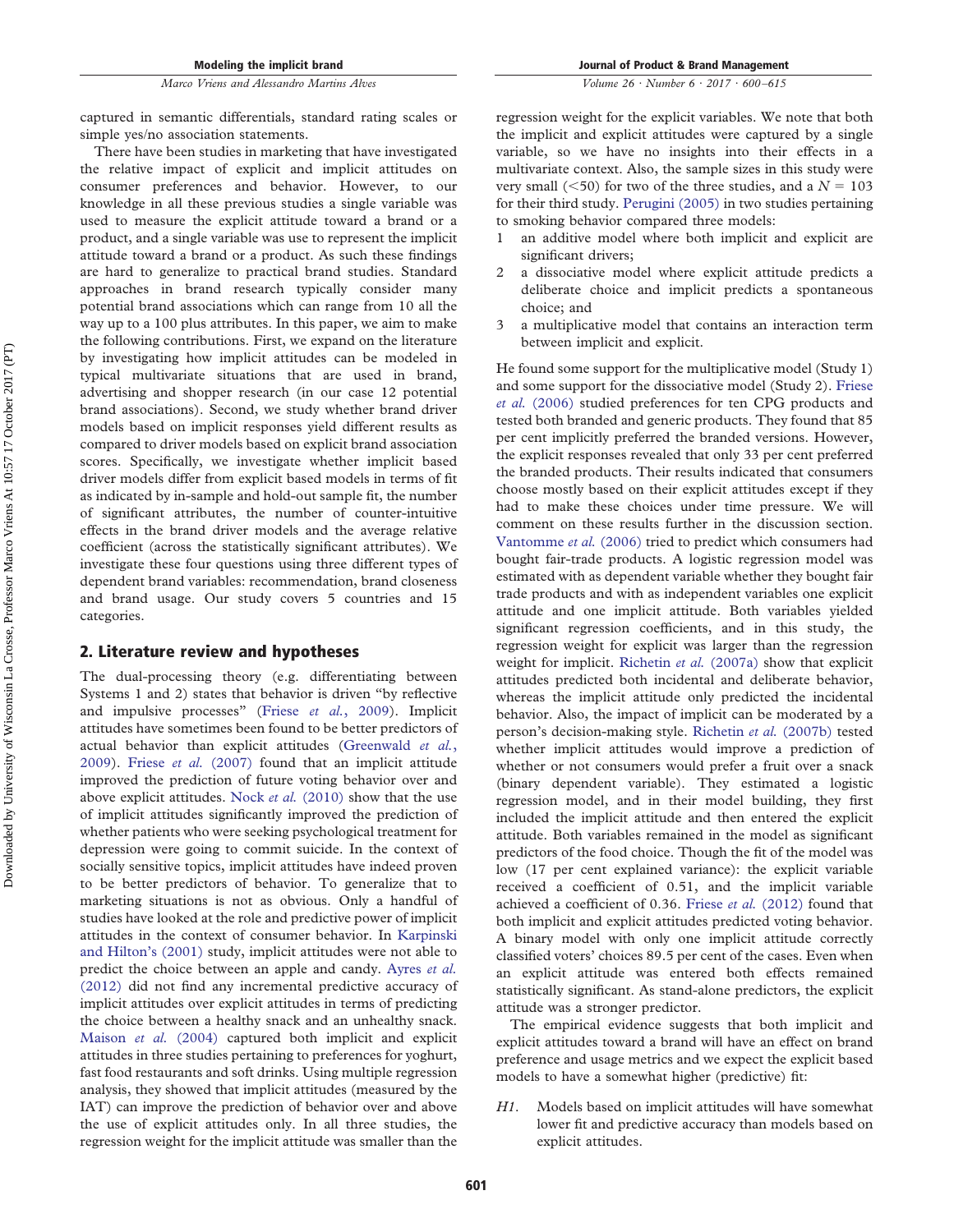Implicit responses differ from explicit responses in the speed in which a consumer can give the response. If a consumer is not immediately very confident about a certain brand statement it will take more time to respond to whether they associate that brand-attribute with the brand. More time needed to think prior to giving a response means the association is harder to retrieve. It also means there is more time and opportunity for response biases (social desirability bias, Halo effect, etc.) to enter in the response. Response style effects in survey data inflate the inter-correlation between brand association ratings. Implicit attitude ratings should be less vulnerable to this problem. Inter-correlations between independent variables in a regression analysis can cause (multi-)collinearity which makes it harder to identify significant effects because the confidence intervals around the regression weights go up (Yoo *et al.*[, 2014\)](#page-16-6). If you remove or reduce (multi-)collinearity the number of statistically significant coefficients will go up. It is also possible that the number of counter-intuitive effects will go down. We define a counter-intuitive effect as a finding that goes against common sense: e.g. if a brand is perceived to be of higher quality, we would expect it be recommended more often.

There is another reason why we would expect a higher number of statistically significant effects in implicit brand driver models. There is the notion of bounded rationality, a term coined by [Simon \(1957\).](#page-16-7) He claimed that people do not have the time, resources and interest in weighing all available alternatives, and therefore, they are likely to engage in decision strategies that are referred to as "satisficing" [\(Gabaix](#page-15-23) *et al.*, [2006\)](#page-15-23). Basically, they will evaluate alternatives on attributes that they can relatively easily get information on and then pick the one alternative that is good enough based on this easily available information. In other words, consumers will not go out of their way to search for information about alternatives but rather rely on what is easily available: be it by pulling information from memory, or choosing between what is (easily) available in the store (distribution), or what draws most attention in the stores (e.g. visibility, activation). Bounded rationality theory states that consumers are more likely to use associations that they have fast access to rather than relying on those associations that require conscious mental energy to access. Because their decision strategy is focused on satisficing, they will simplify their decision task resulting likely in a small set of attributes, i.e. 6 (plus/minus 2) or less attributes because short-memory cannot contain more information [\(Miller, 1956;](#page-15-24) [Saaty and Ozdemir, 2003\)](#page-16-8). The implicit attributes are not bound by such limitation, as they are likely to reside in the long-term memory. The neural basis of implicit attitudes has been studied [\(Stanley](#page-16-3) *et al.*, 2008; and [Phelps and LeDoux, 2005\)](#page-15-4). Brain research, using functional magnetic resonance imaging, has linked implicit attitudes, but not explicit attitudes, to the Amygdala region of the brain, a region involved in emotion, memory and automatic responses [\(Phelps, 2004;](#page-15-3) Paz *et al.*[, 2006\)](#page-15-25). Automatic responses are only feasible if the information resides in long-term memory. Consumers likely use more implicit attitudes than explicit attitudes because the former can be more easily accessed. Specifically, we expect:

*Volume 26 · Number 6 · 2017 · 600–615*

*H2*. Brand driver models based on implicit attitude measures will have a higher number of statistically significant brand drivers relative to brand driver models that are based on explicit brand attitude measures.

The expected higher inter-correlations of the explicit brand attributes scores causes the variance around the estimated regression coefficients to go up (increased multi-collinearity). This means that coefficients that are small or close to zero can easily be either positive or negative. If we expect these coefficients to be positive, then multi-collinearity will cause some of these coefficients to become negative. Hence, an increased number of counter-intuitive effects. All attributes in this study were positive attributes, i.e. higher scores should be more appealing then lower scores. Any negative coefficients could be considered counter-intuitive. Thus, we expect:

*H3*. Implicit brand driver models will have a lower number of counter-intuitive effects than explicit brand driver models.

We expect that the average regression coefficient in the implicit brand driver models may be higher than the average regression coefficient in explicit models. However, in all previous studies the explicit coefficient was always higher than the implicit coefficient [\(Karpinski and Hilton, 2001;](#page-15-17) [Maison](#page-15-18) *et al.*[, 2004;](#page-15-18) [VanTomme](#page-16-5) *et al.*, 2006; [Richetin](#page-15-21) *et al.*, 2007b; Ayres *et al.*[, 2012\)](#page-14-2). Given that the previous studies were based on models with one explanatory variable, we expect in our multivariate case to see higher average values for implicit coefficients relative to the explicit coefficient.

*H4*. The average regression coefficient in an implicit driver model will be somewhat higher than the average regression weight in an explicit driver model.

#### **3. Methodology**

We have survey data collected in 2013 by Ipsos. In all, 15 product categories were covered across 5 countries. For each category, we covered three brands. See [Table I](#page-4-0) for an overview of the categories, brands, countries and sample sizes.

Previous research on implicit measures within a marketing context has mainly focused on food products (e.g. choosing between a healthy versus unhealthy snack, fruit versus snack, yoghurt, fast food and soft drinks). Such choices can be expected to be significantly influenced by unconscious, more emotional processes as for some consumers those choices may carry a stigma that they may not consciously want to admit to. For marketing, we need to know whether the implicit attitude results presented in the literature can be generalized. We chose a set of different categories to assess whether implicit attitudes play a role in situations that might not be so evidently influenced by emotional factors (e.g. laundry detergent, facial tissue), that the impact of implicit is really systemic and not limited to certain categories and that it is even relevant for categories where we might expect very deliberate (explicit) choices (e.g. credit cards). The literature has found that even when explicit information is present, implicit attitudes can still play a role [\(Shapiro and Krishnan, 2001\)](#page-16-9).

For each category and for each brand, we ask how close they feel to a brand (this is a standard brand question that has been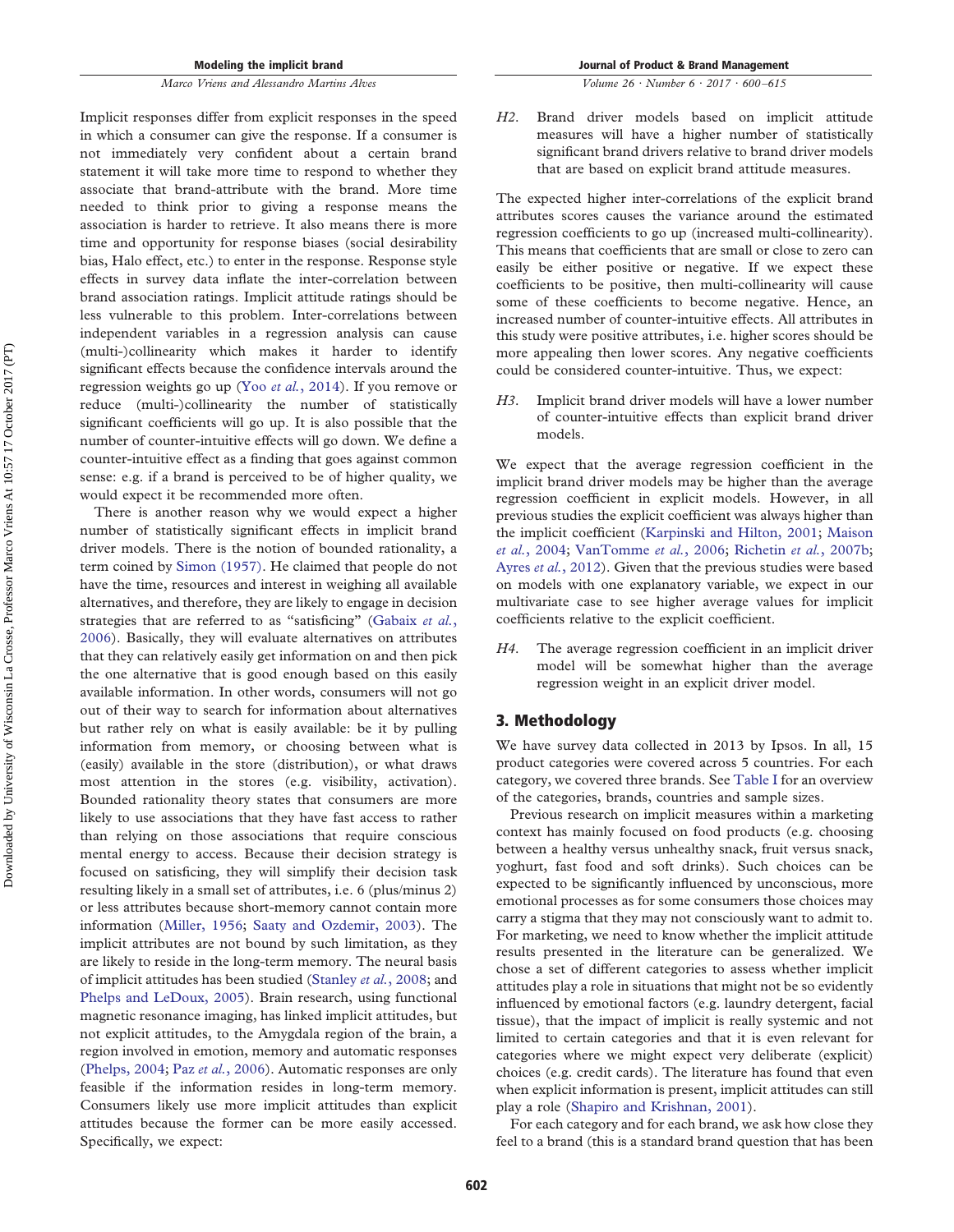#### *Marco Vriens and Alessandro Martins Alves*

**Journal of Product & Brand Management**

*Volume 26 · Number 6 · 2017 · 600–615*

<span id="page-4-0"></span>

|  |  |  | Table I Overview of categories, brands, sample sizes and countries |  |  |  |  |  |  |
|--|--|--|--------------------------------------------------------------------|--|--|--|--|--|--|
|--|--|--|--------------------------------------------------------------------|--|--|--|--|--|--|

|                              |                                       |      |      | Sample sizes  |               |       |
|------------------------------|---------------------------------------|------|------|---------------|---------------|-------|
| <b>Categories</b>            | <b>Brands</b>                         | UK   | US   | <b>Russia</b> | <b>Brazil</b> | China |
| Chocolate                    | Cadbury Dairy Milk Bars, Malte        | 1038 |      |               |               |       |
| Social media                 | Brands: Facebook, Twitter, LinkedIn   | 1056 |      |               |               |       |
| <b>Department stores</b>     | Mark & Spencer, Amazon,<br>John Lewis | 1035 |      |               |               |       |
| Cars                         | Kia, Toyota, Volkswagen               | 1013 |      |               |               |       |
| <b>Airlines</b>              | Delta, United, American               |      | 1005 |               |               |       |
| Credit cards                 | Visa, Mastercard, American Express    |      | 999  |               |               |       |
| <b>Smartphones</b>           | Apple, Samsung, Blackberry            |      | 1020 |               |               |       |
| <b>Fashion retail</b>        | Zara, H&M, Mango                      |      |      | 990           |               |       |
| <b>Carbonated Softdrinks</b> | Coca-Cola, Pepsi, Sprite              |      |      | 1011          |               |       |
| <b>Toothpaste</b>            | Colgate, Blend-a-met, Lacalut         |      |      | 1002          |               |       |
| Beer                         | Brahma, Antartica, Budweiser          |      |      |               | 996           |       |
| TV                           | Samsung, LG, Sony                     |      |      |               | 1332          |       |
| Female deodorant             | Nivea, Dove, Garnier bi-o             |      |      |               | 993           |       |
| <b>Facial tissue</b>         | Vinda, Mind act upon mind, Tempo      |      |      |               |               | 999   |
| Sportswear                   | Nike, Adidas, Li-Ning                 |      |      |               |               | 1032  |

shown to be very highly correlated with a brand's market share) [\(Hofmeyr](#page-15-26) *et al.*, 2008). We also ask about usage. Stated brand usage is a proxy for behavior and as such an important aspect of evaluating the role of implicit attitudes. The usage variable and the way it was coded for analysis varied by category. For example, for beer, we used whether the brand was bought in the past four weeks, for televisions whether they own a specific brand, etc. The various usage definitions were derived from what is typically used by the brands in their commercial studies. [Table II](#page-4-1) shows the usage definitions that were used in our analyses.

In addition, respondents were asked if they agreed with the same set of brand statements; e.g. this is a brand that I would recommend, for me, is different, high quality, is highly recommended, is on its way up, is popular, is socially responsible, is trustworthy, sets the lead, stirs my emotions and meet my needs. The list of brand attributes used in the study were created in collaboration with some of the included

<span id="page-4-1"></span>

|  | <b>Table II</b> Overview of usage variable |  |  |  |
|--|--------------------------------------------|--|--|--|
|--|--------------------------------------------|--|--|--|

| Category                 | <b>Definition usage</b>                          |
|--------------------------|--------------------------------------------------|
| Chocolate                | Have used brand within the last four weeks (Y/N) |
| Social media             | Use daily (Y/N)                                  |
| <b>Department stores</b> | Shopped less than two weeks ago (Y/N)            |
| Cars                     | Own it or have owned (Y/N)                       |
| <b>Airlines</b>          | Flew with airline less than a year ago (Y/N)     |
| Credit cards             | Used less than seven days ago (Y/N)              |
| <b>Smartphones</b>       | Currently own it (Y/N)                           |
| <b>Retail fashion</b>    | Shopped there less than three months ago         |
| Soft drinks              | Bought last seven days                           |
| <b>Toothpaste</b>        | Bought less than three months ago                |
| <b>Beer</b>              | Bought in past four weeks (Y/N)                  |
| TV                       | Currently own it (Y/N)                           |
| Female deodorant         | Used in the last seven days (Y/N)                |
| <b>Facial tissue</b>     | Bought within past four weeks (Y/N)              |
| <b>Sportswear</b>        | Bought within past four weeks (Y/N)              |

brands in the study. For each perception, a five-point agreement scale was used ranging from totally not agree with to totally agree with. In addition, we have, for each of these brand associations, a parallel variable that indicates how fast the response was given. This response variable is pre-processed by Neurohm, a firm that specializes in implicit attitude measurement. In this approach, respondents are calibrated on their internet speed connection, respondent characteristics, syllable and word length, basic motor skills and cognitive responses to some training questions. This continuous variable is recoded in to three values: fast, neutral and slow. This recoding is done by Neurohm and is based on benchmarks they have developed. To prepare this data for analysis that allows us to compare explicit to implicit results, we recoded the brand associations in to binary variables (1 if top-2 box, 0 otherwise). The raw (explicit variables) are now used to create a parallel set of implicit variables. For each brand association, if the respondent gave it a top-2 box rating and they gave it fast (as indicated by the speed variable) then it stays a top-2 box score for the implicit counter-part. If the rating was given neutral or slow a top-2 box rating (1) will be recoded in to a bottom box score (0). A bottom box score remains a bottom box score regardless whether it was given fast, neutral or slow. Using this recoding, we are giving more weight to the implicit responses. The recoding process was because we needed to create a parallel set of variables: one for explicit and one for implicit, that have the same number of categories.

We develop three types of models, all at the category level:

First, we model brand recommendation as a function of implicit and explicit associations. By having one model with implicit predictors and one model with explicit predictions, we can compare how the relative impact of implicit versus explicit varies by attribute. We can also test whether indeed the implicit model will yield more significant drivers. For these two models, all variables are either all implicit or all explicit.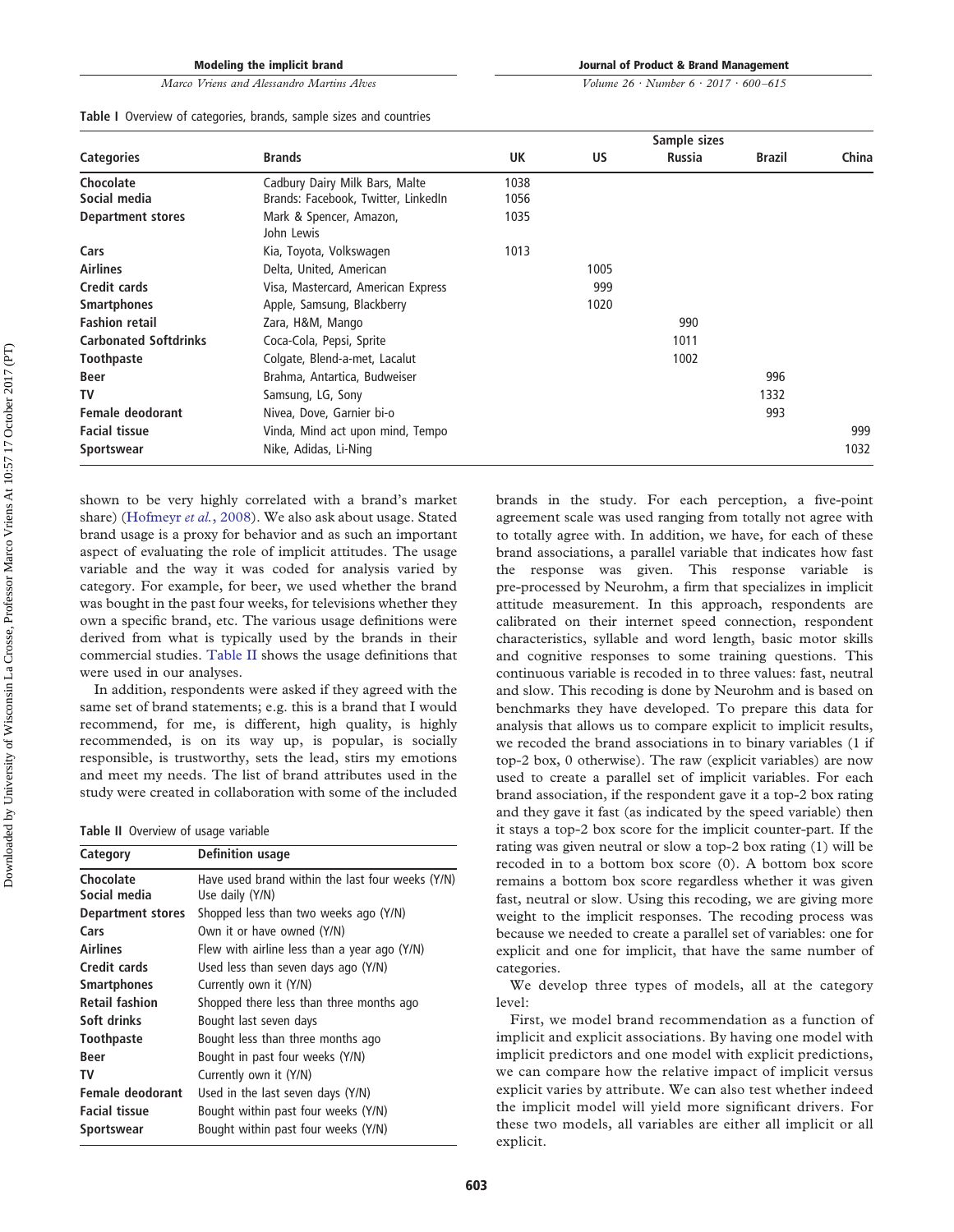Second, emotional connections are key in driving brand favorability as suggested by Heath *et al.* [\(2006\).](#page-15-7) Thus, we want to understand if and how implicit drivers affect a positive brand attitude as measured by an attitudinal brand equity measure [\(Hofmeyr](#page-15-26) *et al.*, 2008). This can give additional insights as to how to change a brand's favorability and equity. Brand closeness was only captured in an explicit fashion, so in both models the dependent variable is explicit but the independent variables can be either explicit or implicit.

Third, we model brand usage as a function of either implicit attitudes or explicit attitudes. The nature of the dependent variables is shown in [Table II.](#page-4-1)

All models are binary logit models. These models are robust and can capture non-linear relationships which have been found to be relevant in identifying the effects of attitudes [\(Van Doorn](#page-16-10) *et al.*, 2007). We evaluated the models by looking at the (1) the in-sample fit of the models (based on 80 per cent) of the sample and the out-of-sample or predictive fit (based on a 20 per cent hold out sample), (2) the number of statistically significant variables (at the *p*  $<$  0.10 level), (3) the number of statistically significant counter-intuitive effects and (4) by looking at the average size of the coefficients.

#### **4. Findings**

The in-sample and out-of-sample fit results of the implicit and explicit brand driver models are shown in [Table III.](#page-5-0)

First, we see that the fit, both in-sample and out-of-sample, is good to very good. The results confirm *H1*. The differences are small though but the explicit models do result in a somewhat better fit.

Next, we look at the results with respect to the number of statistically significant variables (with intuitively the correct sign) and the number of counter intuitive effects. The driver modeling results are summarized in [Tables IV](#page-6-0) and [V.](#page-6-1)

The results show that the implicit models always contain substantially more statistically significant coefficients. This **Journal of Product & Brand Management**

*Volume 26 · Number 6 · 2017 · 600–615*

confirms our *H2*. Even with a stated behavioral variable we again see a higher number of statistically significant drivers for the implicit models relative to the explicit models. [Table IV](#page-6-0) (bottom row) also shows that implicit models have substantially fewer counter-intuitive effects (Tables VI–VIII contain the detailed brand driver model results). These results strongly confirm *H3*.

Multi-collinearity did not seem to be a large problem in our data. The implicit scores are less correlated; its correlation varies from 0.1 to 0.3, whereas the explicit scores correlation varies from 0.4 to 0.7. Recall that we had two possible causes for the larger number of significant effects to happen: a statistical cause and the theory of bounded rationality would also predict this. We expect both factors to have been at play here given the dramatic and consistent difference in the number statistical significant effects.

Lastly in [Table IX,](#page-13-0) we show the average coefficients for the implicit and the explicit models across the categories and across the different dependent variables.

As [Table IX](#page-13-0) shows for "I would recommend", the average coefficient is clearly higher under the implicit models but this is reversed under the closeness and usage models. So, the evidence here does not support *H4* but is somewhat consistent with previous empirical findings.

#### **5. Discussion**

In this paper, we set out to investigate the implications of implicit attribute responses for brand insights. Various behavioral economics theories state that it is very likely that consumer's choices will be driven, at least partially by "System 1". To obtain insight into what attributes are evoked we compared the results of driver models that are based on explicit and implicit drivers.

Previous findings with respect to the fit or "explained variance" have found implicit models to explain less variance and/or have a lower fit. Our results confirm and generalize these findings (*H1*). Our results also show that the implicit (System 1) drivers are different from the explicit (System 2)

<span id="page-5-0"></span>**Table III** In-sample and out-of-sample predictive fit of explicit and implicit models

|                           |       |                   | Recommend |              |          |              | <b>Closeness</b> |              |                 |              | Usage    |              |
|---------------------------|-------|-------------------|-----------|--------------|----------|--------------|------------------|--------------|-----------------|--------------|----------|--------------|
|                           |       | Sample (80%)      |           | Sample (20%) |          | Sample (80%) |                  | Sample (20%) |                 | Sample (80%) |          | Sample (20%) |
| <b>Categories</b>         |       | Explicit Implicit | Explicit  | Implicit     | Explicit | Implicit     | <b>Explicit</b>  | Implicit     | <b>Explicit</b> | Implicit     | Explicit | Implicit     |
| Chocolate (%)             | 90.0  | 85.0              | 85.0      | 82.6         | 79.2     | 76.1         | 71.0             | 68.6         | 77.5            | 77.0         | 67.6     | 67.1         |
| Social media (%)          | 89.8  | 86.1              | 87.6      | 81.0         | 84.5     | 84.8         | 85.2             | 81.4         | 82.2            | 75.8         | 77.1     | 67.6         |
| Department stores (%)     | 91.2  | 86.8              | 85.5      | 83.6         | 78.3     | 76.4         | 85.0             | 74.4         | 74.8            | 72.9         | 73.9     | 72.0         |
| Cars $(\%)$               | 88.0  | 84.6              | 91.6      | 82.8         | 85.2     | 86.4         | 80.3             | 83.7         | 80.2            | 81.5         | 79.8     | 79.3         |
| Airlines (%)              | 88.3  | 84.8              | 82.6      | 76.1         | 83.0     | 82.1         | 73.1             | 79.6         | 71.6            | 71.5         | 68.2     | 65.2         |
| Credit cards (%)          | 88.6  | 84.6              | 87.6      | 87.1         | 79.9     | 78.1         | 77.1             | 76.1         | 71.8            | 74.2         | 69.7     | 71.6         |
| Smartphones (%)           | 90.2  | 86.2              | 89.2      | 88.7         | 79.3     | 78.6         | 73.5             | 75.0         | 77.2            | 79.3         | 74.5     | 72.1         |
| Fashion (%)               | 91.0  | 85.9              | 88.4      | 82.8         | 78.5     | 78.4         | 71.2             | 78.3         | 79.0            | 78.5         | 71.2     | 69.2         |
| Carbs $(\% )$             | 91.9  | 86.8              | 88.1      | 82.6         | 77.2     | 75.7         | 71.1             | 68.7         | 73.1            | 76.0         | 71.1     | 73.1         |
| Toothpaste (%)            | 89.0  | 85.3              | 89.6      | 86.6         | 75.8     | 73.5         | 71.6             | 74.1         | 70.0            | 69.2         | 73.6     | 69.2         |
| Beer $(\%)$               | 89.2  | 85.3              | 91.9      | 85.4         | 77.7     | 80.2         | 79.8             | 78.3         | 77.6            | 79.6         | 80.3     | 78.3         |
| TV $(% )$                 | 91.7  | 89.7              | 92.9      | 88.4         | 68.2     | 66.6         | 71.5             | 69.7         | 61.4            | 63.7         | 57.7     | 65.2         |
| Female deodorant (%)      | 90.4  | 86.3              | 87.4      | 83.3         | 71.9     | 75.3         | 73.2             | 71.2         | 69.8            | 73.1         | 68.2     | 73.2         |
| Facial tissue (%)         | 86.6  | 83.6              | 88.1      | 83.6         | 69.0     | 66.2         | 67.2             | 75.6         | 70.8            | 70.7         | 74.1     | 75.1         |
| Sportswear (%)            | 86.3  | 83.9              | 86.0      | 83.1         | 72.6     | 71.0         | 65.2             | 60.9         | 77.2            | 77.6         | 83.6     | 84.5         |
| Average across categories | 0.895 | 0.856             | 0.881     | 0.838        | 0.774    | 0.766        | 0.744            | 0.744        | 0.743           | 0.747        | 0.727    | 0.722        |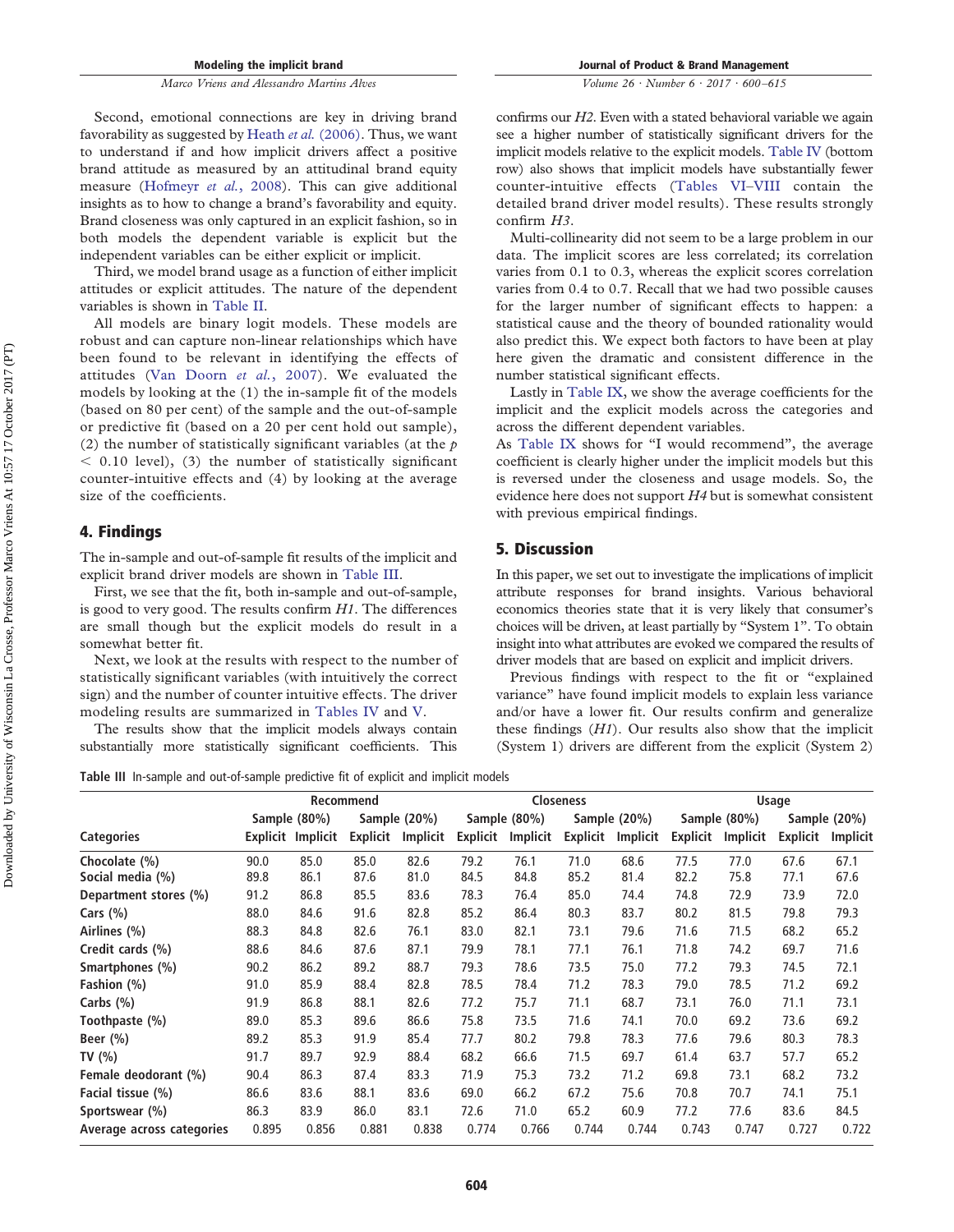*Marco Vriens and Alessandro Martins Alves*

**Journal of Product & Brand Management**

*Volume 26 · Number 6 · 2017 · 600–615*

<span id="page-6-0"></span>

|  | Table IV Differences in number of significant attributes by category across the models |  |  |  |  |  |  |  |  |  |  |
|--|----------------------------------------------------------------------------------------|--|--|--|--|--|--|--|--|--|--|
|--|----------------------------------------------------------------------------------------|--|--|--|--|--|--|--|--|--|--|

|                                            |                 | I would recommend |                 | Closeness    |                 | <b>Usage</b> |
|--------------------------------------------|-----------------|-------------------|-----------------|--------------|-----------------|--------------|
| <b>Brand attributes</b>                    | <b>Explicit</b> | Implicit          | <b>Explicit</b> | Implicit     | <b>Explicit</b> | Implicit     |
| Chocolate                                  |                 | 8                 |                 | a            |                 |              |
| Social media                               |                 | 10                |                 |              |                 |              |
| <b>Department stores</b>                   |                 | 10                |                 |              |                 |              |
| Cars                                       |                 | 11                |                 |              |                 |              |
| <b>Airlines</b>                            | n               | 10                |                 |              |                 |              |
| <b>Credit cards</b>                        |                 | 10                |                 |              |                 |              |
| <b>Smartphones</b>                         |                 | 10                |                 |              |                 |              |
| Fashion                                    |                 | 11                |                 |              |                 |              |
| Carbs                                      |                 | 11                |                 | 8            |                 |              |
| Toothpaste                                 |                 | 11                |                 | 10           |                 |              |
| <b>Beer</b>                                |                 | 11                |                 | q            |                 |              |
| TV                                         |                 | 10                |                 |              |                 |              |
| <b>Female deodorant</b>                    |                 | 10                |                 | 10           |                 |              |
| <b>Facial tissue</b>                       |                 | 10                |                 | 8            |                 |              |
| Sportswear                                 | 9               | 10                |                 | 10           |                 |              |
| Average number of significant coefficients | 7.36            | 10.20             | 5.13            | 8.53         | 4.07            | 6.73         |
| Number of counter intuitive coefficients   |                 | 0                 | 6               | $\mathbf{0}$ | 6               | 3            |

<span id="page-6-1"></span>**Table V** Differences in number of significant attributes by attribute across models

|                             |                 | would recommend |                 | <b>Closeness</b> |                 | Usage    |
|-----------------------------|-----------------|-----------------|-----------------|------------------|-----------------|----------|
| <b>Brand attributes</b>     | <b>Explicit</b> | <b>Implicit</b> | <b>Explicit</b> | <b>Implicit</b>  | <b>Explicit</b> | Implicit |
| For me                      | 15              | 15              | 13              | 15               | 12              | 15       |
| I would recommend           |                 |                 |                 | 14               |                 | 12       |
| Is different                |                 | 15              |                 |                  |                 |          |
| Is high quality             |                 | 14              |                 | 13               |                 |          |
| Is highly recommended       |                 | 14              |                 | 10               |                 |          |
| Is on its way up            |                 | 11              |                 | 10               |                 |          |
| Is popular                  |                 | 15              |                 | 14               |                 |          |
| Is socially responsible     |                 | 13              |                 |                  |                 |          |
| Is trustworthy              | 14              | 15              |                 | 12               |                 |          |
| Sets the lead               |                 | 14              | 10              |                  |                 |          |
| <b>Stirs my emotions</b>    | 10              | 12              |                 |                  |                 |          |
| <b>Understands my needs</b> | 12              | 15              | 12              | 12               |                 | 10       |
| Average                     | 9.8             | 13.9            | 5.9             | 10.7             | 4.5             | 7.9      |

drivers and we find on average a lot more significant drivers in the implicit models (*H2*). Bounded rationality theory states that consumers tend to simplify their decision task resulting likely in a small set of attributes and likely use six (plus/ minus 2) or less attributes because short-memory cannot contain more information [\(Miller, 1956\)](#page-15-24). The implicit attributes are not bound by such limitation. Our findings are consistent with this as most explicit models indeed have six or less significant attributes (only 3 out of the 45 models have 9 significant attributes which is outside the range of 6 plus/ minus 2). The implicit models show 22 out of the 45 to have more than 8 significant coefficients. We also showed that implicit data are less susceptible to response style effects. The presence of response style and response bias effects has been shown to complicate or even disable the identification of (brand) drivers [\(Büschken](#page-14-3) *et al.*, 2013). Implicit measurement can be an additional tool to avoid or reduce this problem. The presence of response style effects can complicate the

identification of drivers and multi-collinearity can lead to counter-intuitive effects and to lower average effects. We do see a lower number of counter-intuitive effects in the implicit models (*H3*). The mixed results for *H4* with respect to the average coefficients warrants further study. Previous literature has always found the explicit driver to be larger. To some degree this makes intuitive sense as respondents can respond in a deliberate manner, i.e. be more explicit in their stated responses. Our results are consistent with this and with the previous univariate research except for the results using the recommendation variable as a dependent variable. The recommendation variable is also measured implicitly which could have caused the implicit variable to be more impactful for that dependent variable but not for the other two dependent variables.

To our knowledge, this is the first study that has looked at the effects of using implicit measurement in a multivariate driver modeling context and has found this result. The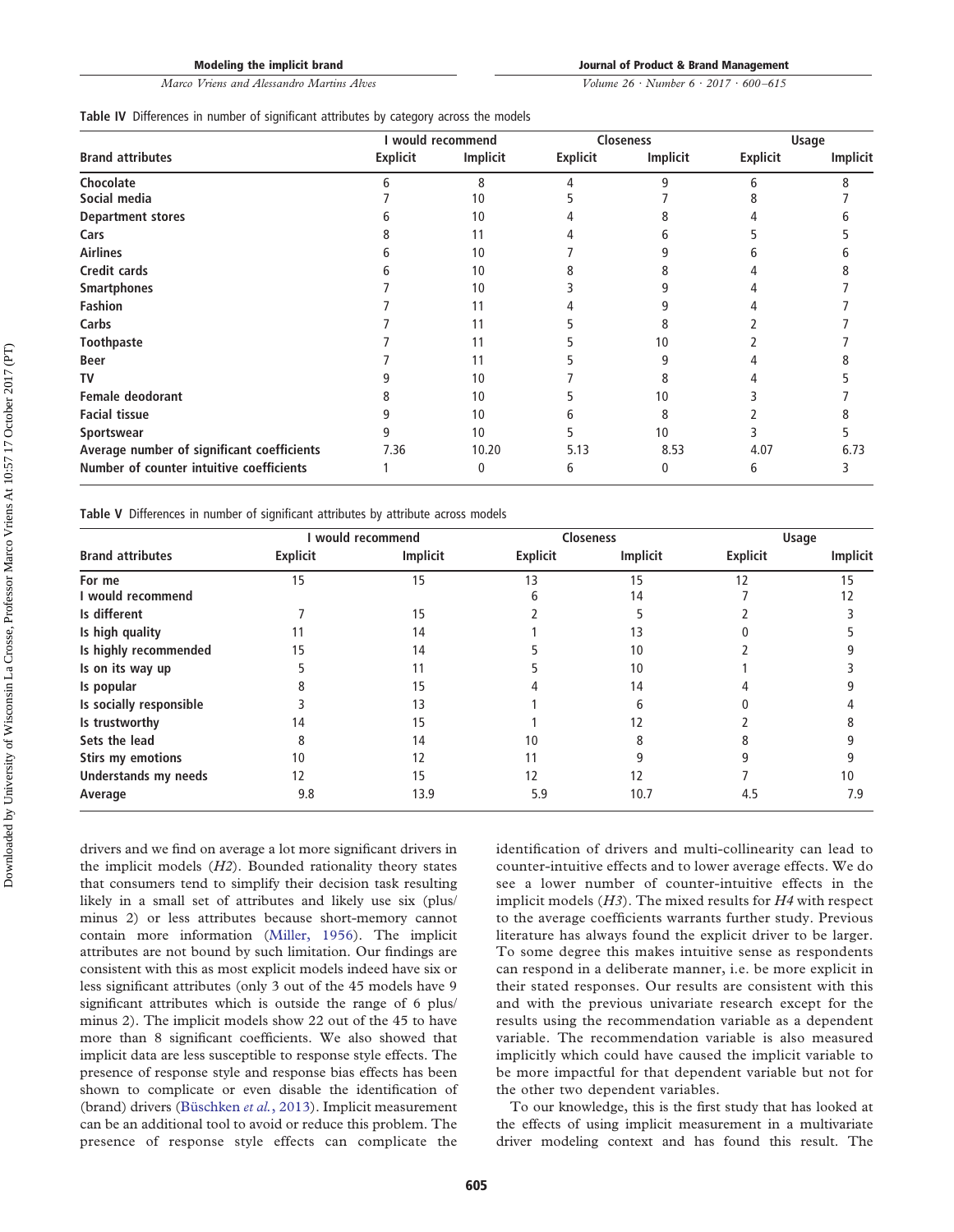| Table VI Explicit versus implicit models for 'I would recommend' |          |                                       |                 |                                          |                      |                              |                      |                              |                |                                       |                      |                              |                      |                              |                      |                              |
|------------------------------------------------------------------|----------|---------------------------------------|-----------------|------------------------------------------|----------------------|------------------------------|----------------------|------------------------------|----------------|---------------------------------------|----------------------|------------------------------|----------------------|------------------------------|----------------------|------------------------------|
|                                                                  |          | Chocolate                             |                 | Social media                             |                      | Department stores            |                      | Cars                         |                | Airlines                              |                      | Credit cards                 |                      | Smartphones                  |                      | Fashion                      |
| <b>Brand attributes</b>                                          | Implicit | Explicit significance<br>significance | Implicit        | Explicit significance<br>ප<br>significan | Explicit<br>Implicit | significance<br>significance | Explicit<br>Implicit | significance<br>significance | Implicit       | Explicit significance<br>significance | Explicit<br>Implicit | significance<br>significance | Explicit<br>Implicit | significance<br>significance | Explicit<br>Implicit | significance<br>significance |
| For me                                                           | 2.11     | ÷                                     | 2.40            | ÷                                        | 2.28                 | ÷                            | 1.68                 | ÷                            | <b>1.88</b>    | ÷                                     | জ়                   | ÷                            | $\frac{8}{1}$        | ÷                            | $-0.06$              | ÷                            |
|                                                                  | 1.86     | ÷                                     | 1.93            | ÷                                        | $\frac{81}{2}$       | ÷                            | 1.76                 | ÷                            | 1.16           | ÷                                     | 1.43                 |                              | $\frac{80}{2}$       | ÷                            | $\frac{38}{2}$       |                              |
| Is different                                                     | $\cong$  |                                       | $\geq$          |                                          | $\frac{5}{2}$        |                              | $\frac{5}{2}$        |                              | $\tilde{z}$    |                                       | $\frac{5}{2}$        |                              | 0.65                 |                              | 0.75                 |                              |
|                                                                  | 0.81     | $\ddot{\phantom{a}}$                  | 0.57            | $\ddot{\phantom{a}}$                     | 0.37                 | ÷                            | 0.83                 | ÷                            | 0.83           | ÷                                     | 0.87                 |                              | 1.06                 | ŧ                            | 0.91                 |                              |
| Is high quality                                                  | 0.62     | $\ddot{\phantom{a}}$                  | 1.02            | ÷                                        | $\frac{5}{2}$        |                              | 0.77                 |                              | 0.74           | I                                     | 0.58                 |                              | Š                    |                              | $\frac{5}{2}$        |                              |
|                                                                  | 1.24     | ÷                                     | 1.10            | ÷                                        | 0.88                 | ÷                            | 0.46                 |                              | $\frac{38}{2}$ | ÷                                     | 0.35                 | ÷                            | 0.34                 | ŧ                            | 0.84                 |                              |
| Is highly recommended                                            | 1.58     | ÷                                     | 1.10            | ÷                                        | 1.28                 | ÷                            | 0.93                 |                              | 1,08           | ÷                                     | 1.40                 | ÷                            | 0.30                 |                              | 0.88                 |                              |
|                                                                  | 1.81     | ÷                                     | 1.39            | ÷                                        | 1.07                 | ĵ                            | 1.57                 |                              | 1,08           | ÷                                     | 1.57                 | ÷                            | 0.73                 | ÷                            | 1.45                 |                              |
| Is on its way up                                                 | S        |                                       | 0.43            |                                          | 0.58                 |                              | 0.53                 |                              | S              |                                       | $\geq$               |                              | š                    |                              | š                    |                              |
|                                                                  | S        |                                       | 0.78            | ÷                                        | 1.33                 | ĵ                            | 0.60                 |                              | $\gtrapprox$   |                                       | 0.55                 |                              | 0.74                 | ŧ                            | 0.48                 |                              |
| Is popular                                                       | 0.73     | $\ddot{\phantom{a}}$                  | $\breve{=}$     |                                          | 0.81                 | İ                            | 0.51                 |                              | $\tilde{z}$    |                                       | $\gtrapprox$         |                              | $\geq$               |                              | $\overline{0}$       | ÷                            |
|                                                                  | 0.92     | ÷                                     | 0.92            | ÷                                        | 0.92                 | $\vdots$                     | 0.78                 | ÷                            | $\frac{12}{2}$ | I                                     | 0.88                 | ÷                            | 0.71                 | ŧ                            | 0.73                 | ÷                            |
| Is socially responsible                                          | S        |                                       | $\lessgtr$      |                                          | ΣN                   |                              | ΣN                   |                              | š              |                                       | S                    |                              | š                    |                              | š                    |                              |
|                                                                  | S        |                                       | $\breve{=}$     |                                          | 0.90                 | ÷                            | 0.52                 |                              | 0.73           | $\vdots$                              | 0.93                 | ÷                            | 0.74                 | ÷                            | 1.22                 | ÷                            |
| Is trustworthy                                                   | $\cong$  |                                       | 0.87            | ÷                                        | 0.89                 | ÷                            | $\Xi$                | ÷                            | 0.99           | ÷                                     | 1.03                 | ÷                            | 1.13                 | ÷                            | 1,03                 | ÷                            |
|                                                                  | 1.14     | ÷                                     | 1.06            | ÷                                        | 1.04                 | ÷                            | 107                  | ÷                            | 107            | ÷                                     | 1.34                 | ÷                            | 1.16                 | ŧ                            | 1.18                 | ÷                            |
| Sets the lead                                                    | 0.74     | :                                     | 0.67            | ÷                                        | $\geq$               |                              | 0.55                 | $\ddot{\phantom{a}}$         | 0.74           | ÷                                     | $\gtrapprox$         |                              | $-5$                 | ÷                            | $\gtrapprox$         |                              |
|                                                                  | 0.73     |                                       | 0.75            | $\colon$                                 | $\approx$            |                              | 1,08                 | ÷                            | 1.68           | ÷                                     | 1.04                 | ÷                            | 1.27                 | ÷                            | 0.71                 |                              |
| Stirs my emotions                                                | $\cong$  |                                       | 0.75            | ÷                                        | $\frac{5}{2}$        |                              | 0.87                 | ŧ                            | $\tilde{z}$    |                                       | 0.62                 |                              | 0.57                 | ٠                            | 1.42                 | ÷                            |
|                                                                  | $\cong$  |                                       | 1.58            | ÷                                        | 0.90                 |                              | 1.07                 | ÷                            | 0.79           | ÷                                     | $\tilde{\mathbf{S}}$ |                              | $\gtrapprox$         |                              | 1.24                 | ÷                            |
| Understands my needs                                             | 0.79     | $\vdots$                              | $\tilde{\Xi}$   |                                          | 0.59                 | $\ddot{\phantom{0}}$         | $\frac{5}{2}$        |                              | 0.61           | $\ddot{\phantom{0}}$                  | 1.08                 | ÷                            | 1.27                 | ÷                            | 0.97                 | ÷                            |
|                                                                  | 1.13     | ÷                                     | 1.19            | ÷                                        | 1.45                 | ÷                            | 0.79                 | ÷                            | 0.78           | ÷                                     | 1.08                 | ÷                            | 5                    | ÷                            | 1,40                 | ÷                            |
| No. of significant drivers                                       | ی        |                                       |                 |                                          | 6                    |                              | $\infty$             |                              | G              |                                       | G                    |                              |                      |                              |                      |                              |
|                                                                  | $\infty$ |                                       | $\overline{10}$ |                                          | $\subseteq$          |                              |                      |                              | $\circ$        |                                       | $\subseteq$          |                              | $\circ$              |                              | $\equiv$             | $\overline{1}$               |
|                                                                  |          |                                       |                 |                                          |                      |                              |                      |                              |                |                                       |                      |                              |                      |                              |                      | (continued)                  |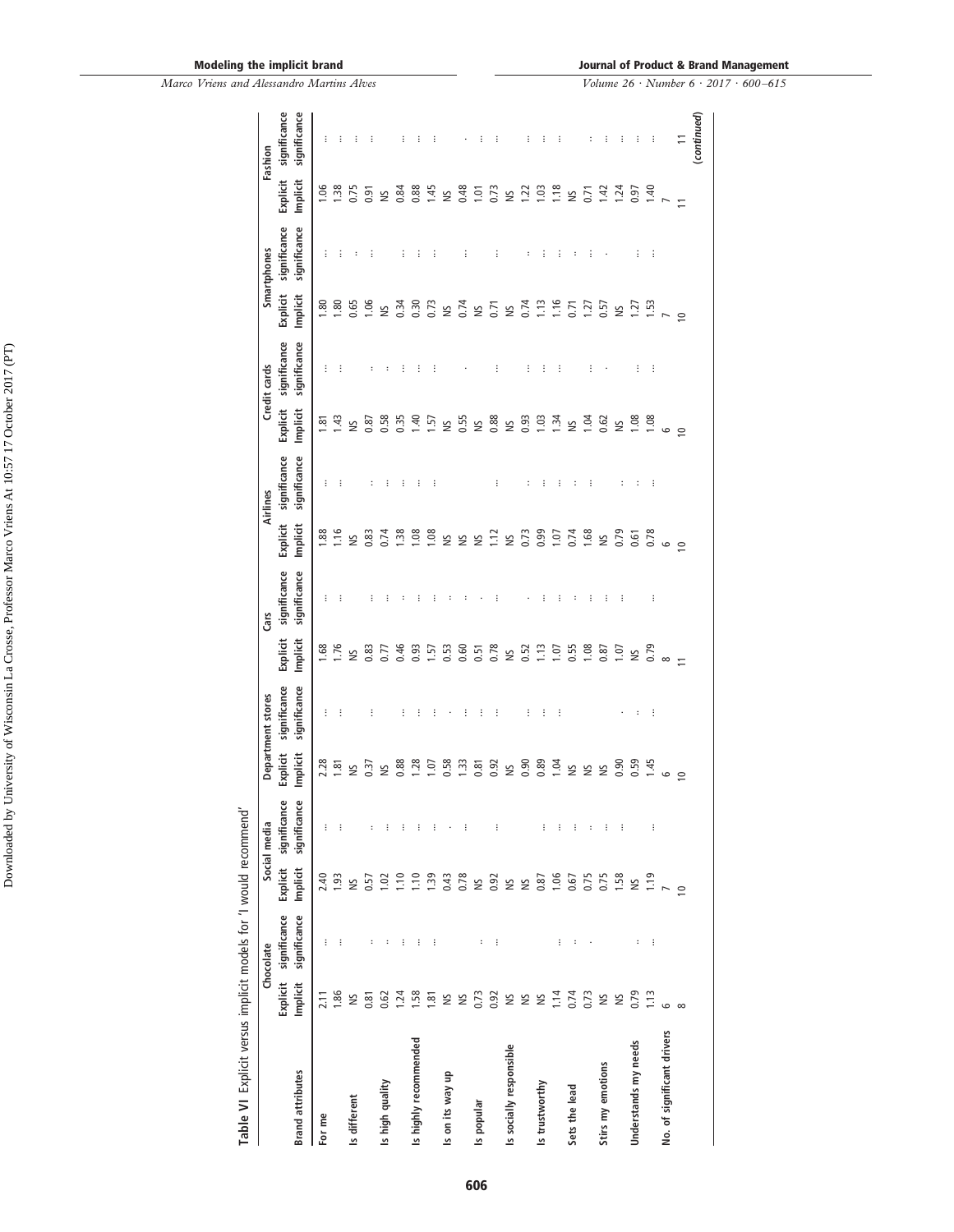| Table VI                   |                      |                              |                      |                              |                      |                              |                      |                              |                      |                              |                      |                              |                      |                              |
|----------------------------|----------------------|------------------------------|----------------------|------------------------------|----------------------|------------------------------|----------------------|------------------------------|----------------------|------------------------------|----------------------|------------------------------|----------------------|------------------------------|
|                            |                      | Carbs                        |                      | Toothpaste                   |                      | Beer                         |                      | $\geq$                       |                      | Female deodorant             |                      | Facial Tissue                |                      | Sportswear                   |
| <b>Brand attributes</b>    | Explicit<br>Implicit | significance<br>significance | Explicit<br>Implicit | significance<br>significance | Implicit<br>Explicit | significance<br>significance | Implicit<br>Explicit | significance<br>significance | Explicit<br>Implicit | significance<br>significance | Explicit<br>Implicit | significance<br>significance | Explicit<br>Implicit | significance<br>significance |
| For me                     | 2.06                 | ÷                            | 1.52                 | ÷                            | $\overline{52}$      | ÷                            | 1.13                 | ÷                            | 1.34                 | ÷                            | 0.62                 | $\ddot{\phantom{a}}$         | 0.75                 | İ                            |
|                            | 1.87                 | Ì                            | 1.15                 |                              | $\overline{142}$     |                              | 0.46                 |                              | 1.18                 |                              | 0.08                 |                              | 0.65                 |                              |
| Is different               | 0.45                 |                              | 0.74                 |                              | 0.53                 |                              | $\leq$               |                              | 0.45                 |                              | 0.55                 |                              | $\frac{5}{2}$        |                              |
|                            | 1.02                 | Ì                            | 0.81                 |                              | 0.59                 |                              | 0.60                 |                              | 1.01                 |                              | 1.30                 |                              | 0.60                 |                              |
| Is high quality            | S                    |                              | 0.93                 |                              | 0.61                 |                              | $\approx$            |                              | 1.46                 |                              | 0.63                 |                              | 0.59                 |                              |
|                            | 0.59                 | ÷                            | 1.33                 | ፡                            | 1.03                 |                              | $\overline{127}$     |                              | 1,65                 |                              | 0.38                 |                              | $\frac{5}{2}$        |                              |
| Is highly recommended      | 0.34                 | Ì                            | 0.50                 |                              | 1.47                 |                              | 0.63                 |                              | 1.13                 |                              | 0.75                 |                              | 0.67                 |                              |
|                            | 1.17                 | İ                            | 1.38                 |                              | 0.95                 |                              | 0.89                 |                              | 1.28                 |                              | $\tilde{\Xi}$        |                              | 0.41                 |                              |
| Is on its way up           | $\tilde{z}$          |                              | ¥                    |                              | $\frac{5}{2}$        |                              | ¥                    |                              | $-0.51$              |                              | 0.77                 | ŧ                            | 0.54                 |                              |
|                            | 0.83                 | İ                            | 0.45                 |                              | 0.37                 | ŧ                            | $\tilde{\Xi}$        |                              | S                    |                              | 0.42                 |                              | 0.67                 |                              |
| Is popular                 | $\tilde{z}$          |                              | $\tilde{z}$          |                              | $\frac{5}{2}$        |                              | 0.63                 |                              | 0.45                 |                              | 0.72                 |                              | 0.43                 |                              |
|                            | 0.35                 |                              | 0.58                 | ŧ                            | <b>1.39</b>          | ÷                            | 1.03                 |                              |                      |                              | 0.85                 |                              | 0.70                 |                              |
| Is socially responsible    | 1.13                 | $\vdots$                     | <b>NS</b>            |                              | Š                    |                              | 0.33                 |                              |                      |                              | $\approx$            |                              | 0.33                 |                              |
|                            | 1.73                 | İ                            | 0.99                 | i                            | 0.85                 |                              | 0.76                 |                              |                      |                              | 0.63                 |                              | 0.54                 |                              |
| Is trustworthy             | 1.91                 | $\vdots$                     | 1.03                 |                              | 0.88                 |                              | 1.46                 |                              |                      |                              | 0.34                 |                              | 0.72                 |                              |
|                            | 1.88                 | $\vdots$                     | 1.26                 | ÷                            | 1.25                 | ÷                            | 1.50                 |                              |                      | ÷                            | 0.84                 | ÷                            | 0.72                 |                              |
| Sets the lead              | S                    |                              | $\frac{1}{2}$        |                              | 0.53                 |                              | 0.72                 | I                            |                      |                              | NS                   |                              | 0.46                 |                              |
|                            | 0.95                 | $\vdots$                     | 0.99                 | ÷                            | 1.18                 | ÷                            | 0.33                 | Ì                            | $\overline{0.31}$    | ÷                            | 0.38                 | ÷                            | 0.37                 |                              |
| Stirs my emotions          | 1.04                 | $\vdots$                     | 0.57                 |                              | Š                    |                              | 0.54                 | $\ddot{\phantom{a}}$         | NS <sub>1</sub>      |                              | 0.46                 |                              | 0.44                 |                              |
|                            | 1.54                 | İ                            | 0.99                 | i                            | 0.80                 | ÷                            | 1,29                 | i                            | $0.69$<br>1.15       |                              | $0.53$<br>$0.52$     | ÷                            | 0.49                 |                              |
| Understands my needs       | 0.54                 |                              | 1.05                 | i                            | 0.69                 | ÷                            | 0.88                 | i                            |                      | ÷                            |                      |                              | $\frac{5}{2}$        |                              |
|                            | 0.82                 | $\ddot{\phantom{a}}$         | 0.84                 | ÷                            | 1.13                 | ÷                            | 1.11                 | ÷                            | 1.26                 | ÷                            | 0.75                 | ÷                            | 0.64                 | ÷                            |
| No. of significant drivers |                      |                              |                      |                              |                      |                              | $\frac{1}{2}$        |                              | $\infty$             |                              | G                    |                              | $\sigma$             |                              |
|                            |                      |                              | $\equiv$             |                              |                      |                              |                      |                              | $\subseteq$          |                              | $\circ$              |                              | $\subseteq$          |                              |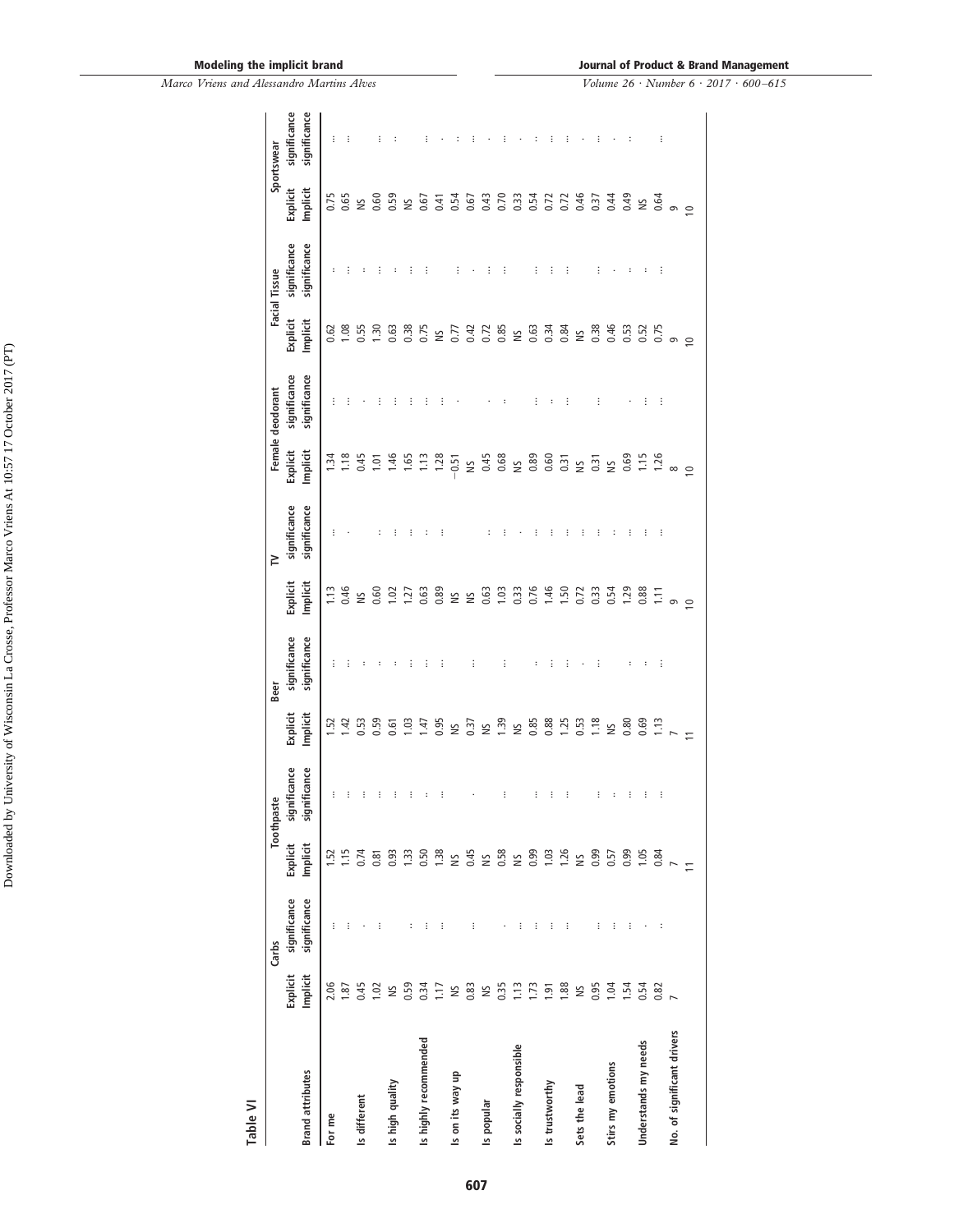*Marco Vriens and Alessandro Martins Alves*

| Table VII Explicit model versus implicit models for closeness |                  | Chocolate             |               | Social Media |                                         | Department stores    |                  | Cars                 |               | Airlines     |                      | <b>Credit Cards</b>  |             | Smartphones          |               | Fashion              |
|---------------------------------------------------------------|------------------|-----------------------|---------------|--------------|-----------------------------------------|----------------------|------------------|----------------------|---------------|--------------|----------------------|----------------------|-------------|----------------------|---------------|----------------------|
|                                                               |                  | Explicit significance | Explicit      | significance | Explicit                                | significance         | Explicit         | significance         | Explicit      | significance | Explicit             | significance         | Explicit    | significance         | Explicit      | significance         |
| <b>Brand attributes</b>                                       | Implicit         | significance          | Implicit      | significance | Implicit                                | significance         | Implicit         | significance         | Implicit      | significance | Implicit             | significance         | Implicit    | significance         | Implicit      | significance         |
| Ĕ<br>For                                                      |                  | ÷                     | 1.45          | ÷            | 2.07                                    | ÷                    | $\overline{121}$ | ÷                    | 0.53          |              | 0.84                 | ÷                    | 1.55        | ÷                    | 1.06          | ÷                    |
|                                                               | $2.14$<br>0.35   | ÷                     | 0.86          | ÷            | 0.60                                    | ÷                    | 0.53             |                      | 0.44          |              | 0.72                 | ÷                    | 0.35        | ÷                    | 0.87          | ÷                    |
| would recommend                                               | $\geq$           |                       | 0.37          | з.           | $\tilde{\mathbb{S}}$                    |                      | $\geq$           |                      | Š             |              | 0.87                 | ÷                    | $\geq$      |                      | $\approx$     |                      |
|                                                               | 0.73             | ÷                     | 0.61          | - 1          | 0.83                                    | ÷                    | 0.71             | ÷                    | 0.41          |              | 0.68                 | ÷                    | 0.62        | ÷                    | 0.48          | ŧ                    |
| Is different                                                  | $\cong$          |                       |               |              | S                                       |                      | S                |                      | $\frac{5}{2}$ |              | 0.36                 |                      | $\geq$      |                      | $\approx$     |                      |
|                                                               | 0.41             |                       | S & S         |              | ¥                                       |                      | S                |                      | 0.67          | ÷            | $\leq$               |                      | S           |                      | $\frac{5}{2}$ |                      |
| Is high quality                                               | $\geq$           |                       |               |              | S                                       |                      | S                |                      | š             |              | S                    |                      | S           |                      | $\frac{5}{2}$ |                      |
|                                                               | 0.53             | ÷                     | 0.60          | ÷            | $\cong$                                 |                      | S                |                      | 0.47          |              |                      | ÷                    | 0.47        | г                    | 0.65          | ÷                    |
| Is highly recommended                                         | $\tilde{S}$      |                       | SN            |              | $\tilde{z}$                             |                      | 0.91             | $\ddot{\phantom{a}}$ | 0.79          | ŧ            | 0.56<br>NS           |                      | $\geq$      |                      | 0.49          |                      |
|                                                               | 0.54             | ÷                     | 0.68          | ÷            | 0.30                                    |                      | S                |                      | 0.56          | ÷            | 0.50                 | ÷                    | 0.34        |                      | 0.55          | ÷                    |
| Is on its way up                                              |                  | ÷                     |               |              | 0.53                                    | $\ddot{\phantom{a}}$ | $\cong$          |                      | $\gtrapprox$  |              |                      | ÷                    | 0.68        | $\ddot{\phantom{a}}$ | $\frac{5}{2}$ |                      |
|                                                               | $0.71$<br>$0.67$ | ÷                     | S & S         |              |                                         |                      | 0.57             | ÷                    | 0.44          | ÷            | 0.72<br>0.37<br>NS   |                      | 0.61        | ÷                    | 0.34          |                      |
| Is popular                                                    | 1.25             | $\colon$              |               |              | S S                                     |                      | $\cong$          |                      | 0.59          | ÷            |                      |                      | $\geq$      |                      | 0.91          |                      |
|                                                               | 0.50             | ÷                     | 0.41          | ÷            |                                         | ÷                    | 0.48             | $\colon$             | 0.65          | ÷            | 0.39                 | $\ddot{\phantom{a}}$ | 0.38        | ÷                    | 0.33          |                      |
| Is socially responsible                                       |                  |                       |               |              |                                         |                      | S                |                      | 0.58          |              | $\tilde{\Xi}$        |                      | $\tilde{z}$ |                      | š             |                      |
|                                                               |                  |                       |               |              |                                         |                      | S                |                      | S             |              | $\leq$               |                      | 0.42        | $\ddot{\phantom{a}}$ | š             |                      |
| Is trustworthy                                                | <b>SE 5 3</b>    |                       | <b>2222</b>   |              | $0.81$<br>$-0.34$<br>$-0.34$<br>$-0.39$ |                      | S                |                      | $\frac{5}{2}$ |              | 0.65                 | ÷                    | $\geq$      |                      | š             |                      |
|                                                               |                  |                       |               |              |                                         | $\ddot{\phantom{a}}$ | 0.75             | ÷                    | 0.47          | ÷            | $\tilde{\mathbb{S}}$ |                      | S           |                      | 0.51          | ÷                    |
| Sets the lead                                                 | S &              |                       | 0.85          | ÷            | $\leq$                                  |                      | 0.96             | ÷                    | 0.64          | ÷            | 0.44                 | ÷                    | S           |                      | Š             |                      |
|                                                               |                  |                       | 0.47          | $\cdot$      | 38<br>NS                                | ÷                    | $\geq$           |                      | $\frac{5}{2}$ |              | 0.69                 | ÷                    | $\geq$      |                      | 0.45          | ÷                    |
| Stirs my emotions                                             | 0.31             | ÷                     | 1.10          | ÷            |                                         |                      | 1.37             | ÷                    | 0.70          | ÷            | 0.42                 | :                    | 0.66        | ÷                    | $\frac{5}{2}$ |                      |
|                                                               | 0.77             | ÷                     | $\frac{5}{2}$ |              | $0.45$<br>1.13                          | $\ddot{\phantom{a}}$ | 0.90             | ÷                    | $\frac{5}{2}$ |              | $1.26$<br>0.90       | ÷                    | 0.74        | ÷                    | $\frac{5}{2}$ |                      |
| Understands my Needs                                          | $\cong$          |                       | 0.69          |              |                                         | ÷                    | $\geq$           |                      | 0.46          |              |                      | ÷                    | S           |                      | 0.65          | т                    |
|                                                               | š                |                       | 0.61          | ÷            | 0.72                                    | ÷                    | S                |                      | 0.68          | ÷            | $\tilde{z}$          |                      | 0.64        | ÷                    | 0.44          | $\ddot{\phantom{a}}$ |
| Number of significant drivers                                 | 4                |                       | $m$ $\sim$    |              |                                         |                      |                  |                      |               |              | $\infty$             |                      |             |                      |               |                      |
|                                                               |                  |                       |               |              | $\infty$                                |                      |                  |                      |               |              | $\infty$             |                      |             |                      | $\sigma$      |                      |
|                                                               |                  |                       |               |              |                                         |                      |                  |                      |               |              |                      |                      |             |                      |               | (continued)          |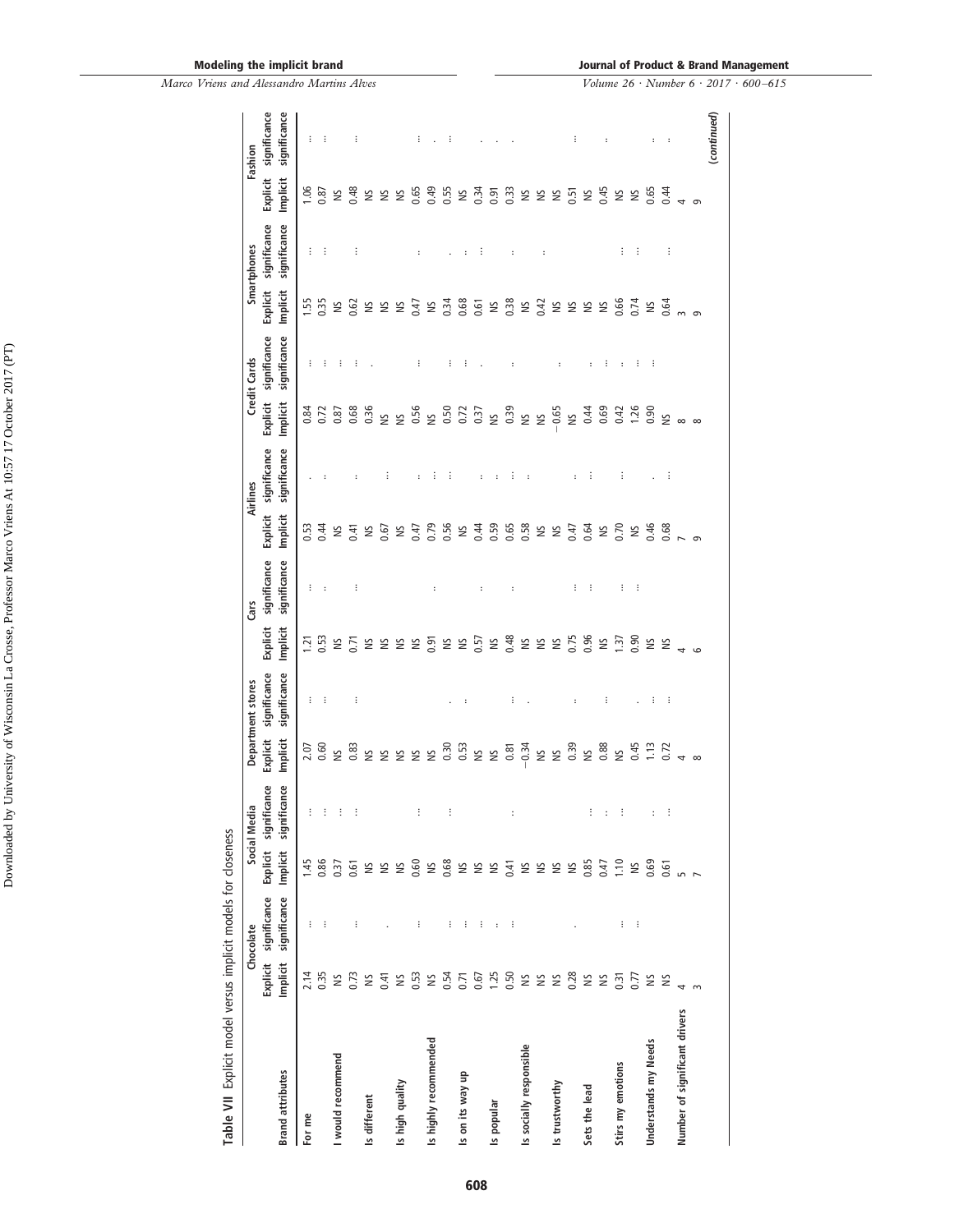| Table VII                     |                      |                              |                      |                              |                      |                              |                      |                              |                           |                              |                      |                              |                      |                              |
|-------------------------------|----------------------|------------------------------|----------------------|------------------------------|----------------------|------------------------------|----------------------|------------------------------|---------------------------|------------------------------|----------------------|------------------------------|----------------------|------------------------------|
|                               |                      | Carbs                        | Tooth                | paste                        |                      | Beer                         |                      | $\geq$                       |                           | Female deodorant             |                      | Facial tissue                |                      | Sportswear                   |
| <b>Brand attributes</b>       | Implicit<br>Explicit | significance<br>significance | Explicit<br>Implicit | significance<br>significance | Implicit<br>Explicit | significance<br>significance | Explicit<br>Implicit | significance<br>significance | Explicit<br>Implicit      | significance<br>significance | Explicit<br>Implicit | significance<br>significance | Explicit<br>Implicit | significance<br>significance |
| For me                        | 1.23                 | ŧ                            | 1.56                 | ÷                            | 1.58                 | ÷                            | S                    |                              | 1,09                      |                              | 0.78                 | ÷                            | S                    |                              |
|                               | 0.86                 | ÷                            | 0.79                 | ÷                            | 0.30                 | ÷                            | 0.58                 | ŧ                            | 0.49                      |                              | 0.69                 | ÷                            | 0.42                 |                              |
| I would recommend             | $\breve{=}$          |                              | 0.66                 | ÷                            | $\approx$            |                              | 0.55                 | $\ddot{\phantom{a}}$         | 0.79                      |                              | S                    |                              | 0.49                 |                              |
|                               | 0.60                 | ÷                            | 0.76                 | ÷                            | 0.82                 | ÷                            | 0.32                 | $\ddot{\phantom{a}}$         | 0.59                      |                              | ≌                    |                              | 0.44                 |                              |
| Is different                  | $-0.50$              | $\ddot{\phantom{a}}$         | $\approx$            |                              | $\geq$               |                              | S                    |                              | $\frac{5}{2}$             |                              | $\tilde{z}$          |                              | 0.44                 | ÷                            |
|                               | $\geq$               |                              | 0.31                 |                              | 兰                    |                              | ≌                    |                              | 0.34                      |                              | S                    |                              | 0.31                 |                              |
| Is high quality               | $\cong$              |                              | $\approx$            |                              | $\geq$               |                              | S                    |                              | $\approx$                 |                              | $\geq$               |                              | 0.48                 |                              |
|                               | 0.39                 |                              | 0.55                 | ÷                            | 0.55                 | ÷                            | 0.64                 | ŧ                            | 0.61                      | ÷                            | 0.45                 | ÷                            | 0.51                 | ÷                            |
| Is highly recommended         | $\tilde{\mathbf{z}}$ |                              | $\approx$            |                              | $\tilde{\Xi}$        |                              | 0.83                 | ŧ                            | 0.69                      |                              | $\cong$              |                              | S                    |                              |
|                               | $\cong$              |                              | $\approx$            |                              | 0.38                 | ÷                            | 0.64                 | ÷                            | Š                         |                              | $\geq$               |                              | 0.46                 | ÷                            |
| Is on its way up              | 0.80                 | ŧ                            | NS<br>NS             |                              | $\geq$               |                              | $\approx$            |                              | $\mathop{\rm s}\nolimits$ |                              | $\geq$               |                              | $\cong$              |                              |
|                               | 0.48                 | ŧ                            |                      |                              | 0.75                 | ÷                            | $\cong$              |                              | 0.48                      |                              | $\geq$               |                              | 0.32                 | $\ddot{\phantom{a}}$         |
| Is popular                    | $\geq$               |                              | $\approx$            |                              | $\breve{=}$          |                              | $-0.33$              |                              | $\approx$                 |                              | 0.84                 | ÷                            | $\cong$              |                              |
|                               | 0.44                 | ÷                            | 0.45                 | ÷                            | 0.40                 |                              | S                    |                              | 0.30                      |                              | 0.71                 |                              | 0.32                 | ÷                            |
| Is socially responsible       | $\frac{1}{2}$        |                              | $\approx$            |                              | $-0.35$              |                              | $\cong$              |                              | $\geq$                    |                              | $-0.38$              |                              | S                    |                              |
|                               | 0.64                 | ÷                            | 0.50                 | ÷                            | S                    |                              | 0.23                 |                              | 0.31                      |                              | 0.41                 | Ξ                            | $\tilde{z}$          |                              |
| Is trustworthy                | S                    |                              | $\geq$               |                              | $\geq$               |                              | 0.49                 |                              | $\approx$                 |                              | $\cong$              |                              | S                    |                              |
|                               | 0.47                 | ŧ                            | 0.28                 |                              | 0.44                 | ÷                            | 0.52                 | ŧ                            | 0.60                      | ÷                            | 0.39                 | ÷                            | 0.50                 | ŧ                            |
| Sets the lead                 | S                    |                              | 0.41                 |                              | 0.83                 | ÷                            | 0.36                 | :                            | 0.65                      | ÷                            | 0.64                 | ÷                            | 0.58                 | ÷                            |
|                               | $\geq$               |                              | 0.69                 | ÷                            | $\geq$               |                              | S                    |                              | 0.30                      |                              | 0.33                 | ÷                            | 0.50                 | ÷                            |
| Stirs my emotions             | 0.99                 | ŧ                            | 0.53                 | ÷                            | 0.54                 | ÷                            | 0.46                 | ŧ                            | S                         |                              | 0.48                 |                              | S                    |                              |
|                               | $\approx$            |                              | 0.71                 | ÷                            | 0.78                 | ÷                            | 0.33                 | ÷                            | $\frac{5}{2}$             |                              |                      |                              | $\tilde{z}$          |                              |
| Understands my Needs          | 0.59                 | $\ddot{\phantom{a}}$         | 0.42                 |                              | 0.44                 |                              | 0.40                 | $\vdots$                     | 0.90                      | ÷                            | $0.39$<br>$0.64$     | ÷                            | 0.70                 | ÷                            |
|                               | 0.35                 |                              | 0.4                  | $\ddot{\phantom{a}}$         | 0.66                 | ÷                            | 0.37                 | ÷                            | 0.59                      | ÷                            | 0.47                 | ÷                            | 0.29                 | ٠                            |
| Number of significant drivers | LN                   |                              | $\overline{5}$       |                              |                      |                              |                      |                              | S                         |                              | 6                    |                              | S                    |                              |
|                               |                      |                              | $\approx$            |                              | 9                    |                              |                      |                              | $\approx$                 |                              | $\infty$             |                              | $\approx$            |                              |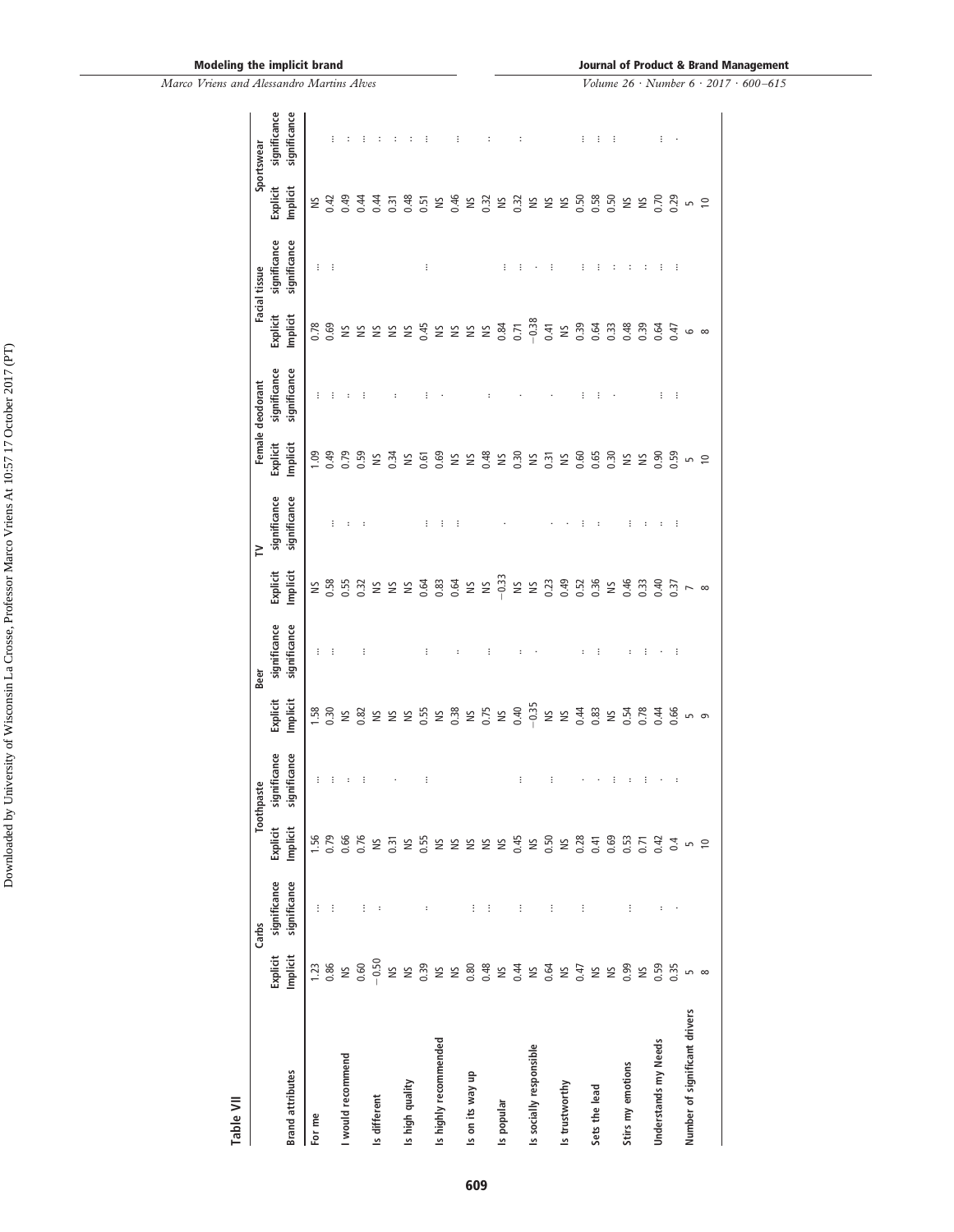*Marco Vriens and Alessandro Martins Alves*

| Table VIII Explicit model versus implicit models for brand usage |                |                                    |                              |                              |                    |                                   |              |                      |                    |                          |                      |                                     |             |                             |                                   |                          |
|------------------------------------------------------------------|----------------|------------------------------------|------------------------------|------------------------------|--------------------|-----------------------------------|--------------|----------------------|--------------------|--------------------------|----------------------|-------------------------------------|-------------|-----------------------------|-----------------------------------|--------------------------|
|                                                                  |                | Explicit significance<br>Chocolate | Explicit                     | significance<br>Social media | Explicit           | significance<br>Department stores | Explicit     | significance<br>Cars | Explicit           | significance<br>Airlines | Explicit             | significance<br><b>Credit Cards</b> | Explicit    | significance<br>Smartphones | Explicit                          | significance<br>Fashion  |
| <b>Brand attributes</b>                                          | Implicit       | significance                       | Implicit                     | significance                 | Implicit           | significance                      | Implicit     | significance         | Implicit           | significance             | Implicit             | significance                        | Implicit    | significance                | Implicit                          | significance             |
| for me                                                           |                | ÷                                  |                              | ÷                            |                    |                                   |              | $\sim$               | 0.58               | ÷                        | 0.87                 | ÷.                                  | 1.25        |                             |                                   |                          |
|                                                                  | $1.02$<br>0.66 | ÷                                  | $1.36$<br>$1.21$             | ÷                            | $\frac{23}{0.46}$  | 王王王                               | 0.68<br>0.70 | ÷                    | 0.37               |                          | 0.61                 | ÷                                   | 0.76        | $\frac{1}{2}$               | $\frac{65}{50}$                   | $\ddot{\phantom{a}}$     |
| would recommend                                                  | 0.69           | $\vdots$                           | 0.80                         | ÷                            | $\geq$             |                                   | 1.33         | - 90                 | 0.48               | $\ddot{\phantom{a}}$     | 0.82                 | - 3                                 | 0.52        | $\cdot$                     |                                   |                          |
|                                                                  | 0.45           | ÷                                  | 0.53                         | ÷                            | 0.69               | ÷                                 |              | - E                  | ΣN                 |                          | 0.32                 |                                     | 0.40        | $\sim$ 1                    |                                   | ÷                        |
| Is different                                                     | $\cong$        |                                    | $-0.71$                      | ÷                            |                    |                                   | $0.75$<br>NS |                      | 0.42               | ÷                        | $\tilde{\mathbb{S}}$ |                                     | S           |                             | $29.50$<br>$-0.52$                |                          |
|                                                                  |                |                                    | ΣN                           |                              |                    |                                   | $\tilde{z}$  |                      | 0.36               |                          | $-0.69$              | ÷                                   |             |                             |                                   |                          |
| Is high quality                                                  | S &            |                                    | $\tilde{S}$                  |                              |                    |                                   | S            |                      | S                  |                          |                      |                                     | <b>SSSS</b> |                             |                                   |                          |
|                                                                  | $\tilde{z}$    |                                    | 0.46                         | ÷                            |                    |                                   | S            |                      | $\approx$          |                          | S S S                |                                     |             |                             | $\approx$                         |                          |
| Is highly recommended                                            | Σ              |                                    | $\tilde{\Xi}$                |                              | 222222223          |                                   | 0.55         |                      |                    |                          |                      |                                     |             |                             | 0.48                              |                          |
|                                                                  | 0.30           |                                    | 0.43                         | ÷                            |                    |                                   | 0.58         | ÷                    |                    |                          | 0.50                 | ÷                                   | 0.37        | $\ddot{\phantom{a}}$        | 0.34                              |                          |
| on its way up<br>ی                                               | 0.62           | ÷                                  | $-0.83$                      | ÷                            |                    |                                   | $\Xi$        |                      |                    |                          | $\tilde{\Xi}$        |                                     |             |                             |                                   |                          |
|                                                                  | 0.53           | $\colon$                           | $\frac{1.22}{}$              |                              |                    |                                   | ≌ ≌          |                      |                    |                          | S &                  |                                     | S & &       |                             | $\approx 5$ s                     | ÷                        |
| popular<br>ی                                                     | $\geq$         |                                    |                              | ÷                            |                    |                                   |              |                      | $88888372050$      |                          |                      |                                     |             |                             |                                   |                          |
|                                                                  | 0.36           | $\ddot{\phantom{a}}$               | $0.72$<br>$-0.73$<br>$-0.64$ | ÷                            | 0.46               | ÷                                 | S & S        |                      |                    | ÷                        | $\tilde{\Xi}$        |                                     | 0.39        | $\ddot{\phantom{a}}$        | $\frac{33}{25}$ & $\frac{22}{25}$ |                          |
| Is socially responsible                                          | $\Xi$          |                                    |                              | ÷                            |                    | ÷                                 |              |                      |                    |                          | $\cong$              |                                     | ≌ ≌         |                             |                                   |                          |
|                                                                  | 0.42           |                                    |                              | ÷                            | $-0.73$<br>$-0.45$ | $\colon$                          |              |                      | S &                |                          | 0.46                 | $\ddot{\phantom{a}}$                |             |                             |                                   |                          |
| is trustworthy                                                   | $\cong$        |                                    | SN                           |                              |                    |                                   | ۵N           |                      |                    |                          | ≌ ≌                  |                                     |             |                             |                                   |                          |
|                                                                  | $\tilde{z}$    |                                    | $1.56$<br>$-1.02$<br>$-1.02$ |                              | S S S              |                                   | 0.61<br>០.55 | ÷                    | $-0.52$<br>$-0.52$ | ÷                        |                      |                                     | 9.50        |                             | NS<br>0.49                        | ÷                        |
| Sets the lead                                                    | 0.40           |                                    |                              | ÷                            |                    |                                   |              | $\cdot$              |                    |                          | 0.34                 |                                     |             | $\vdots$                    | $\frac{5}{2}$                     | $\cdot$                  |
|                                                                  | 0.60           | ÷                                  |                              |                              |                    |                                   | $\geq$       |                      |                    | ÷                        | 0.44                 | ÷                                   | 0.44        | ÷                           |                                   |                          |
| Stirs my emotions                                                | 0.36           |                                    |                              | ÷                            | $\frac{33}{9}$ is  | ÷                                 | 0.75         | ÷                    | 0.46<br>0.66       | ÷                        | 0.50                 | ÷                                   | $\geq$      |                             | ≌ ≌                               |                          |
|                                                                  | 0.80           | ÷                                  |                              |                              |                    |                                   | 0.49         | $\cdot$              | $254$<br>$254$     |                          | 1.01                 | - 3                                 | 0.46        | $\ddot{\phantom{a}}$        | S                                 |                          |
| Understands my needs                                             | 0.44           | $\ddot{\phantom{a}}$               | NS<br>0.59                   |                              | 0.82               | ÷                                 | S &          |                      |                    |                          | $\leq$               |                                     | 0.75        | ÷                           | 1,03                              | ÷.                       |
|                                                                  | S              |                                    |                              | ÷                            | 0.67               | ÷                                 |              |                      |                    | ÷                        | $\overline{0.31}$    |                                     | 0.88        | ÷                           | 0.36                              | $\overline{\phantom{a}}$ |
| Number of significant drivers                                    | $\circ$        |                                    |                              |                              |                    |                                   |              |                      | $\circ$            |                          |                      |                                     |             |                             | 4                                 |                          |
|                                                                  | $\infty$       |                                    | $\overline{a}$               |                              |                    |                                   |              |                      | $\circ$            |                          |                      |                                     |             |                             |                                   |                          |
|                                                                  |                |                                    |                              |                              |                    |                                   |              |                      |                    |                          |                      |                                     |             |                             |                                   | (continued)              |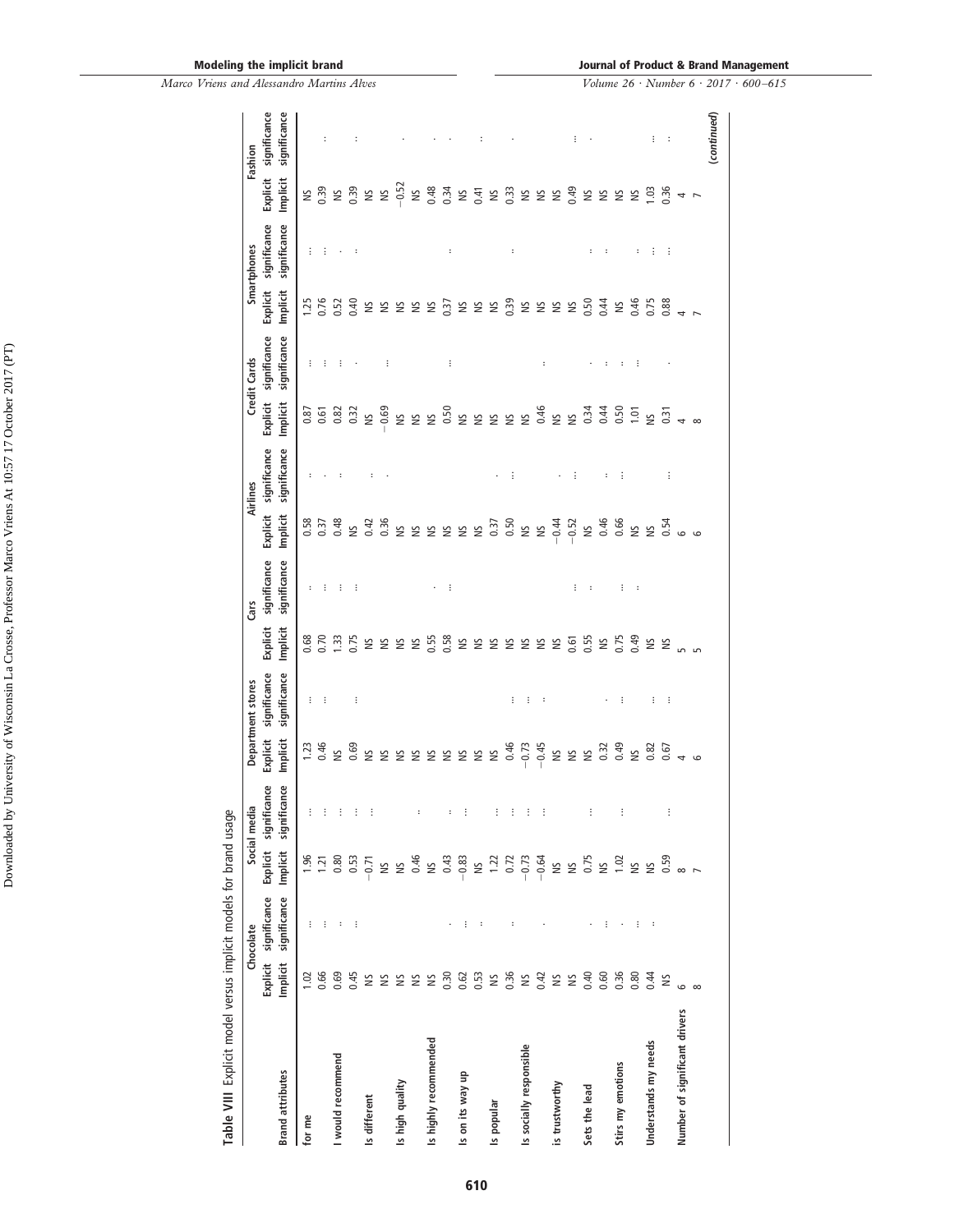| Table VIII                    |                      |                              |                        |                              |                      |                              |                      |                              |                      |                              |                      |                              |                      |                              |
|-------------------------------|----------------------|------------------------------|------------------------|------------------------------|----------------------|------------------------------|----------------------|------------------------------|----------------------|------------------------------|----------------------|------------------------------|----------------------|------------------------------|
|                               |                      | Carbs                        | Toot                   | hpaste                       |                      | Beer                         |                      | $\geq$                       |                      | Female deodorant             |                      | Facial tissue                |                      | Sportswear                   |
| <b>Brand attributes</b>       | Explicit<br>Implicit | significance<br>significance | Explicit<br>Implicit   | significance<br>significance | Explicit<br>Implicit | significance<br>significance | Explicit<br>Implicit | significance<br>significance | Explicit<br>Implicit | significance<br>significance | Explicit<br>Implicit | significance<br>significance | Explicit<br>Implicit | significance<br>significance |
| for me                        | 0.90                 | ÷                            |                        | ÷                            | 0.64                 | ÷                            | 0.41                 | $\cdot$                      | 0.65                 | ÷                            | S                    |                              |                      |                              |
|                               | 0.45                 | $\ddot{\phantom{a}}$         | 0.78<br>0.56           | ÷                            | 0.48                 | ÷                            | 0.32                 | ÷                            | 0.36                 | ÷                            | 0.55                 | ÷                            | 18042                | $\ddot{\phantom{a}}$         |
| I would recommend             | S                    |                              | $\approx$              |                              | S                    |                              | 0.61                 | $\sim$                       | $\geq$               |                              | $\frac{8}{2}$        |                              | S &                  |                              |
|                               | $\cong$              |                              |                        | ÷                            | 0.63                 | $\vdots$                     | 0.48                 | $\cdot$ :                    | 0.48                 | ÷                            |                      | ÷                            |                      |                              |
| Is different                  | S                    |                              | $0.42$<br>$15$<br>$15$ |                              | S & &                |                              |                      |                              | $\frac{5}{2}$        |                              |                      |                              | 0.44                 | ٠                            |
|                               | 0.49                 | ÷                            |                        |                              |                      |                              | S &                  |                              | 0.46                 | ÷                            | S &                  |                              | 0.45                 | ÷.                           |
| Is high quality               | $\cong$              |                              | $\frac{5}{2}$          |                              |                      |                              | S                    |                              | $\frac{5}{2}$        |                              |                      |                              | $\geq$               |                              |
|                               | 0.52                 | ÷                            | 0.38                   | $\ddot{\phantom{a}}$         | 0.34                 |                              | S                    |                              | 0.30                 |                              | S & &                |                              | S                    |                              |
| Is highly recommended         | $\cong$              |                              | S                      |                              | S                    |                              | $\Xi$                |                              | $\approx$            |                              |                      |                              | S                    |                              |
|                               | 0.54                 | İ                            |                        |                              | S & &                |                              | 0.39                 | ŧ                            | S                    |                              | 0.34                 | г                            | S                    |                              |
| Is on its way up              |                      |                              |                        |                              |                      |                              | ≌ ≌                  |                              | S                    |                              | $\Xi$                |                              | ≌ ≌                  |                              |
|                               | $\cong$ $\cong$      |                              | S S S S                |                              |                      |                              |                      |                              | S                    |                              | 0.31                 |                              |                      |                              |
| Is popular                    | $\tilde{\mathbf{s}}$ |                              |                        |                              | 0.72                 | ÷                            | S & &                |                              | $\frac{5}{2}$        |                              | 0.63                 | ÷                            | S & S                |                              |
|                               | 0.54                 | ÷                            | 0.39                   | $\ddot{\phantom{0}}$         | 0.50                 | ÷                            |                      |                              | š                    |                              | ≌ ≌                  |                              |                      |                              |
| Is socially responsible       | $\cong$              |                              |                        |                              |                      |                              |                      |                              | $\geq$               |                              |                      |                              |                      |                              |
|                               | 0.33                 |                              | S S                    |                              | S & &                |                              | $\frac{1}{2}$ SN     |                              | $\frac{5}{2}$        |                              | 0.27                 | ٠                            | š                    |                              |
| is trustworthy                | $\cong$              |                              | 0.52                   |                              |                      |                              |                      |                              | $\approx$            |                              | S                    |                              | S                    |                              |
|                               | 0.53                 | ŧ                            | 0.29                   |                              | 0.37                 | ÷                            | 0.41                 | ÷                            | 0.45                 | ÷                            | 0.33                 | ÷                            | $\cong$              |                              |
| Sets the lead                 | S SI                 |                              | $\frac{NS}{0.52}$      |                              | 0.76                 | ÷                            | $\Xi$                |                              | $\approx$            |                              | 0.50                 | ÷                            | 0.64                 | ÷                            |
|                               |                      |                              |                        | ÷                            | 0.56                 | ÷                            | S                    |                              | 0.37                 | $\vdots$                     | $\approx$            |                              | 0.41                 | ÷                            |
| Stirs my emotions             | $\geq$               |                              | $\geq$                 |                              | 0.78                 | ÷                            | $\cong$              |                              | 0.35                 |                              | $\tilde{S}$          |                              | 0.43                 |                              |
|                               | $\approx$            |                              | 0.39                   | $\ddot{\phantom{a}}$         | 0.73                 | ÷                            | 0.34                 | $\ddot{\phantom{a}}$         | $\approx$            |                              | 0.36                 | г                            | 0.57                 | ÷                            |
| Understands my needs          | 0.57                 | $\vdots$                     | ŠN                     |                              | $\geq$               |                              | 0.41                 | $\ddot{\phantom{a}}$         | 0.84                 | ÷                            | $\approx$            |                              | S                    |                              |
|                               | $\cong$              |                              | $\geq$                 |                              | 0.32                 |                              | $\geq$               |                              | 0.56                 | ÷                            | 0.47                 | ÷                            | 0.32                 |                              |
| Number of significant drivers |                      |                              | $\sim$ $\sim$          |                              |                      |                              |                      |                              |                      |                              |                      |                              | $\sim$               |                              |
|                               |                      |                              |                        |                              | $\infty$             |                              |                      |                              |                      |                              | $\infty$             |                              | $\overline{5}$       |                              |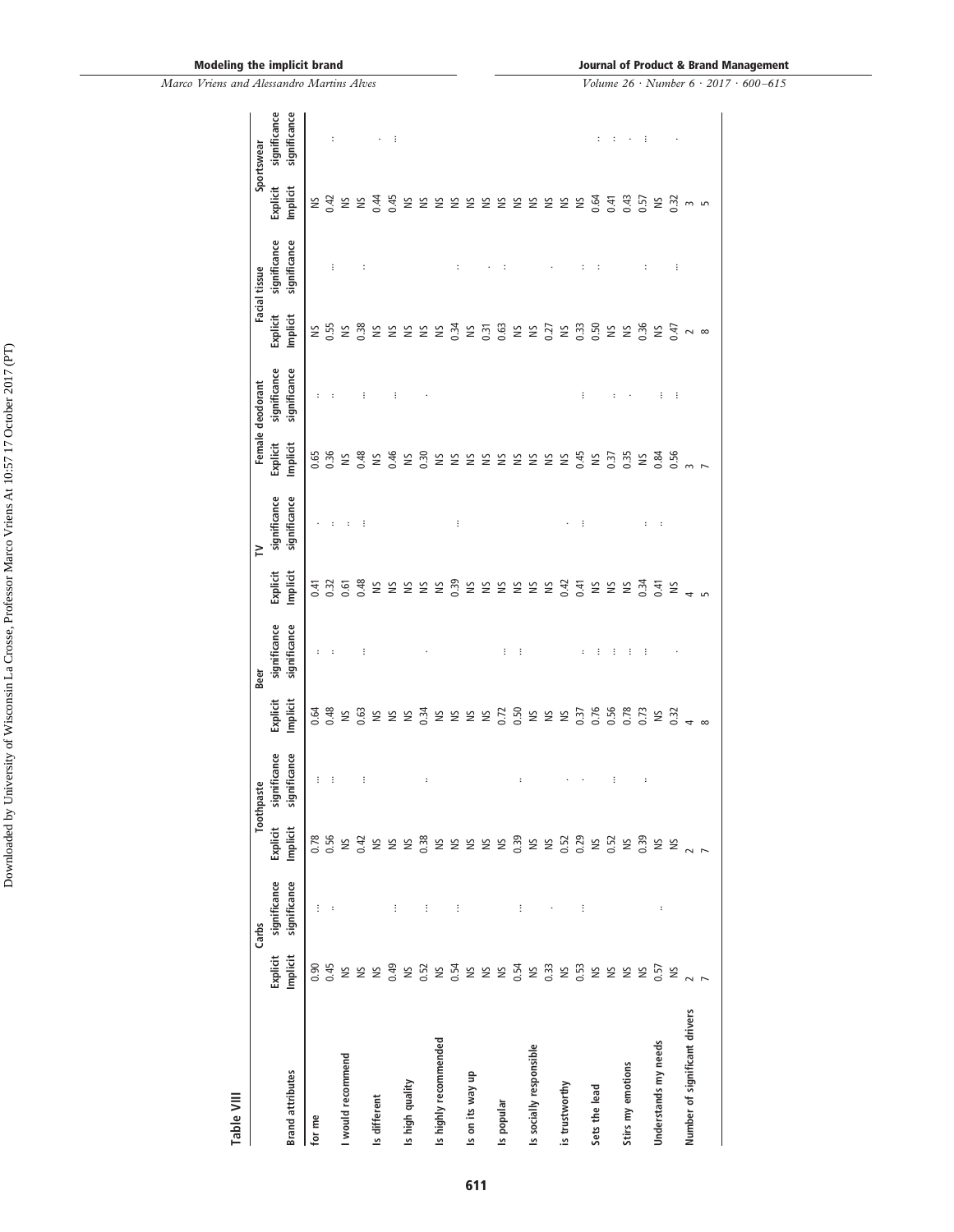#### **Journal of Product & Brand Management**

<span id="page-13-0"></span>

| Table IX Differences in average effect sizes |                 |          |             |                      |                  |                                                         |                                                                                                                                                                                                                                                                                           |                                                                        |                                    |                                                                                                                                                                                                                                                                                                                                                                                    |                                                                                                                                                                                                                                                                                                                                                  |        |                                                                                                                                                                                                                                                                                                   |                                                                                                                                                                                                                                                                                                                                                      |
|----------------------------------------------|-----------------|----------|-------------|----------------------|------------------|---------------------------------------------------------|-------------------------------------------------------------------------------------------------------------------------------------------------------------------------------------------------------------------------------------------------------------------------------------------|------------------------------------------------------------------------|------------------------------------|------------------------------------------------------------------------------------------------------------------------------------------------------------------------------------------------------------------------------------------------------------------------------------------------------------------------------------------------------------------------------------|--------------------------------------------------------------------------------------------------------------------------------------------------------------------------------------------------------------------------------------------------------------------------------------------------------------------------------------------------|--------|---------------------------------------------------------------------------------------------------------------------------------------------------------------------------------------------------------------------------------------------------------------------------------------------------|------------------------------------------------------------------------------------------------------------------------------------------------------------------------------------------------------------------------------------------------------------------------------------------------------------------------------------------------------|
|                                              |                 | Social   | Department  |                      |                  | Iredit                                                  |                                                                                                                                                                                                                                                                                           |                                                                        |                                    |                                                                                                                                                                                                                                                                                                                                                                                    |                                                                                                                                                                                                                                                                                                                                                  | Female |                                                                                                                                                                                                                                                                                                   |                                                                                                                                                                                                                                                                                                                                                      |
|                                              | <b>hocolate</b> | media    | stores      | Cars                 | Virlines         | cards                                                   | smartphones                                                                                                                                                                                                                                                                               | Fashion                                                                |                                    | Beer                                                                                                                                                                                                                                                                                                                                                                               | $\geq$                                                                                                                                                                                                                                                                                                                                           |        |                                                                                                                                                                                                                                                                                                   |                                                                                                                                                                                                                                                                                                                                                      |
|                                              | Explicit        | Explicit | Explicit    | Explicit<br>Implicit | Explicit         |                                                         |                                                                                                                                                                                                                                                                                           |                                                                        |                                    |                                                                                                                                                                                                                                                                                                                                                                                    |                                                                                                                                                                                                                                                                                                                                                  |        |                                                                                                                                                                                                                                                                                                   |                                                                                                                                                                                                                                                                                                                                                      |
| Models                                       | mplicit         | Implicit | Implicit    |                      | Implicit         | Explicit<br>Implicit<br>T 1.07<br>T .07<br>0.65<br>0.37 | Explicit<br>Implicit<br>T 1.00 96<br>C 3.5<br>C 3.5<br>C 3.5<br>C 3.5<br>C 3.5<br>C 3.5<br>C 3.5<br>C 3.5<br>C 3.5<br>C 3.5<br>C 3.5<br>C 3.5<br>C 3.5<br>C 3.6<br>C 3.6<br>C 3.6<br>C 3.6<br>C 3.6<br>C 3.6<br>C 3.6<br>C 3.6<br>C 3.6<br>C 3.6<br>C 3.6<br>C 3.6<br>C 3.6<br>C 3.6<br>C | Explicit<br>Implicit<br>1 .0.0<br>1 .0.5<br>0 .3.9<br>0 .3.9<br>0 .3.9 | Toothpaste<br>Explicit<br>Implicit | $\frac{1}{2}$<br>$\frac{1}{2}$<br>$\frac{1}{2}$<br>$\frac{1}{2}$<br>$\frac{1}{2}$<br>$\frac{1}{2}$<br>$\frac{1}{2}$<br>$\frac{1}{2}$<br>$\frac{1}{2}$<br>$\frac{1}{2}$<br>$\frac{1}{2}$<br>$\frac{1}{2}$<br>$\frac{1}{2}$<br>$\frac{1}{2}$<br>$\frac{1}{2}$<br>$\frac{1}{2}$<br>$\frac{1}{2}$<br>$\frac{1}{2}$<br>$\frac{1}{2}$<br>$\frac{1}{2}$<br>$\frac{1}{2}$<br>$\frac{1}{2}$ | $\frac{1}{2}$<br>$\frac{1}{2}$<br>$\frac{1}{2}$<br>$\frac{1}{2}$<br>$\frac{1}{2}$<br>$\frac{1}{2}$<br>$\frac{1}{2}$<br>$\frac{1}{2}$<br>$\frac{1}{2}$<br>$\frac{1}{2}$<br>$\frac{1}{2}$<br>$\frac{1}{2}$<br>$\frac{1}{2}$<br>$\frac{1}{2}$<br>$\frac{1}{2}$<br>$\frac{1}{2}$<br>$\frac{1}{2}$<br>$\frac{1}{2}$<br>$\frac{1}{2}$<br>$\frac{1}{2}$ |        | Facial<br>tissue<br>Explicit line<br>Implicit lines<br>$\frac{1}{6}$ of $\frac{3}{6}$ of $\frac{3}{6}$ of $\frac{3}{6}$ of $\frac{3}{6}$ of $\frac{3}{6}$ or $\frac{3}{6}$ or $\frac{3}{6}$ or $\frac{3}{6}$ or $\frac{3}{6}$ or $\frac{3}{6}$ or $\frac{3}{6}$ or $\frac{3}{6}$ or $\frac{3}{6}$ | $\frac{1}{2}$<br>$\frac{1}{2}$<br>$\frac{1}{2}$<br>$\frac{1}{2}$<br>$\frac{1}{2}$<br>$\frac{1}{2}$<br>$\frac{1}{2}$<br>$\frac{1}{2}$<br>$\frac{1}{2}$<br>$\frac{1}{2}$<br>$\frac{1}{2}$<br>$\frac{1}{2}$<br>$\frac{1}{2}$<br>$\frac{1}{2}$<br>$\frac{1}{2}$<br>$\frac{1}{2}$<br>$\frac{1}{2}$<br>$\frac{1}{2}$<br>$\frac{1}{2}$<br>$\frac{1}{2}$<br> |
| Recommendation                               |                 |          |             | $\frac{88}{2}$       | 1.06             |                                                         |                                                                                                                                                                                                                                                                                           |                                                                        |                                    |                                                                                                                                                                                                                                                                                                                                                                                    |                                                                                                                                                                                                                                                                                                                                                  |        |                                                                                                                                                                                                                                                                                                   |                                                                                                                                                                                                                                                                                                                                                      |
|                                              |                 |          |             | 96                   |                  |                                                         |                                                                                                                                                                                                                                                                                           |                                                                        |                                    |                                                                                                                                                                                                                                                                                                                                                                                    |                                                                                                                                                                                                                                                                                                                                                  |        |                                                                                                                                                                                                                                                                                                   |                                                                                                                                                                                                                                                                                                                                                      |
| :loseness                                    |                 |          | <b>1.85</b> |                      | ច.<br>ច.ឆ<br>១.ឆ |                                                         |                                                                                                                                                                                                                                                                                           |                                                                        | 5823693                            |                                                                                                                                                                                                                                                                                                                                                                                    |                                                                                                                                                                                                                                                                                                                                                  |        |                                                                                                                                                                                                                                                                                                   |                                                                                                                                                                                                                                                                                                                                                      |
|                                              | 8<br>0.60       | 99.      | 0.62        | 0.66                 |                  |                                                         |                                                                                                                                                                                                                                                                                           |                                                                        |                                    |                                                                                                                                                                                                                                                                                                                                                                                    |                                                                                                                                                                                                                                                                                                                                                  |        |                                                                                                                                                                                                                                                                                                   |                                                                                                                                                                                                                                                                                                                                                      |
| Jsage                                        | 0.59            | 1.44     | 0.45        | 77                   |                  |                                                         |                                                                                                                                                                                                                                                                                           |                                                                        |                                    |                                                                                                                                                                                                                                                                                                                                                                                    |                                                                                                                                                                                                                                                                                                                                                  |        |                                                                                                                                                                                                                                                                                                   |                                                                                                                                                                                                                                                                                                                                                      |
|                                              | 0.52            | 0.47     | 0.36        | 0.62                 | 0.29             |                                                         |                                                                                                                                                                                                                                                                                           |                                                                        |                                    |                                                                                                                                                                                                                                                                                                                                                                                    |                                                                                                                                                                                                                                                                                                                                                  |        |                                                                                                                                                                                                                                                                                                   |                                                                                                                                                                                                                                                                                                                                                      |
|                                              |                 |          |             |                      |                  |                                                         |                                                                                                                                                                                                                                                                                           |                                                                        |                                    |                                                                                                                                                                                                                                                                                                                                                                                    |                                                                                                                                                                                                                                                                                                                                                  |        |                                                                                                                                                                                                                                                                                                   |                                                                                                                                                                                                                                                                                                                                                      |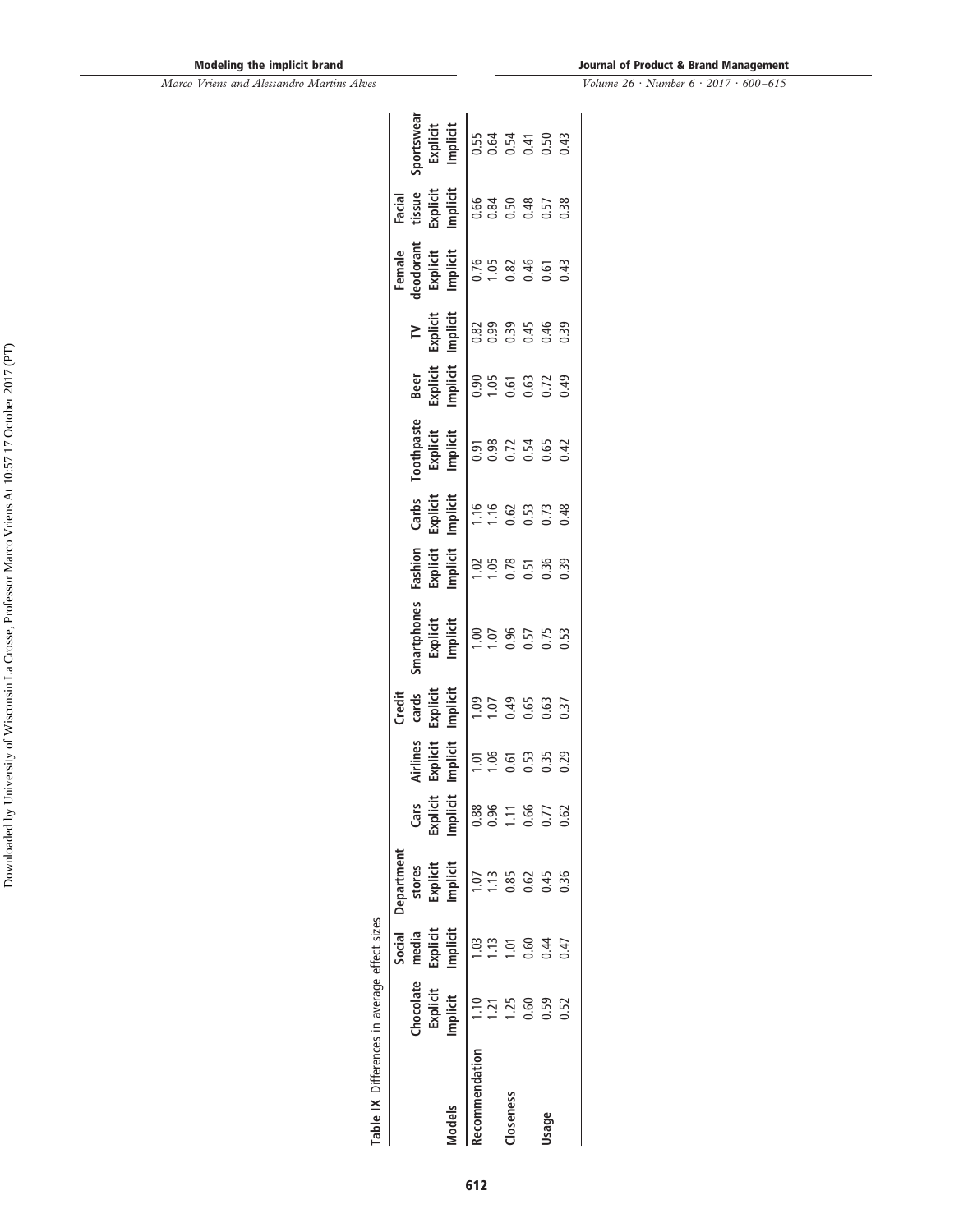Our results have several implications for brand and category management. The implications for brand management are that managers need to pay attention to both implicit and explicit drivers and where needed need to prioritize strengthening attributes where poor implicit scores reveal a weakness that might have looked as a strength at first glance when only looking at explicit results. Friese *et al.* [\(2006\)](#page-15-10) found the implicit consumer attitudes primarily played a role when they were under time pressure (or in situations where controlled behavior would be inhibited). Others have found the implicit attitudes improve the prediction over and above what we can predict with explicit. We think it is important for brand directors to look and understand both types of attitudes. Also, the finding of time pressure seems limiting but it is not. In the laboratory experiment respondents were told to take as much time as they needed for their explicit choice. This is rather unrealistic: Who shops like that? In many case, consumers are strapped for time, bombarded with too many choices and therefore likely will use System 1 (implicit). Second, explicit attributes are only going to be used or used more if they can be easily accessed, i.e. if they are being put front and center in the store shopper activation environment. Promotions, coupons, in-store displays should leverage the explicit. They do not need to evoke the implicit drivers, as these are already accessed and used by consumers. For example, if you are a credit card brand then you may want your online ads to incorporate an emotional element that stirs prospective consumers, as that attribute plays a role but not in the implicit response. We can also easily see that access to both implicit and explicit results can have dramatic effects on brand and shopper management. Say Colgate wants to create an in-store promotion campaign to get consumers to switch from Blend-a-met to Colgate. For the Colgate brand director, it would be very useful to know the explicit drivers of toothpaste preference and hence use those on which Colgate is strong or has an advantage as design principles in their promotions. The brand-building efforts should primarily focus on maintaining their position on the implicit drivers and strengthening the position on those explicit drivers: even more those that the brand would like to become implicit. For shopper activation, the brand should primarily leverage the explicit.

#### **6. Conclusion**

In sum, brand managers should consider and use the implicit approach when they fully want to understand the brand drivers.

There are several avenues for further research. First, more insight is needed in to the prevalence of implicit attitudes in driving actual brand choices, e.g. as being measured via market share data. In today's multi-media and attention-deficit world, we think the use of implicit attitudes might be quite prevalent and possibly more important than explicit attitudes. Plus, as mentioned, even when presented with explicit information, implicit attitudes may still have an impact on the consumer choices [\(Shapiro and Krishnan,](#page-16-9) [2001\)](#page-16-9). Similarly, empirically explicit brand associations have been found to have an impact on brand consideration and the *Volume 26 · Number 6 · 2017 · 600–615*

degree to which a brand comes to mind first to mind [\(Nedungadi, 1990\)](#page-15-27). We need to understand if this also holds for implicit attitudes.

A second question is: Should the manager focus specifically on the explicit attributes that are not also implicit attributes or should the managers focus on the congruent attributes (i.e. those attributes that are both implicit and explicit)? The literature refers to congruence if a stimulus (i.e. brand) is associated both implicitly and explicitly to an attribute. This is not always the case. For example, say consumers associate Colgate with freshness explicitly but not implicitly but they associate Colgate with cavity protection both implicitly and explicitly. The question is should they focus on freshness in the promotion/in-store activation or should they focus on cavity protection.

Third, we also expect differences in brand maps that are based on multidimensional scaling (MDS) and segmentation analyses. Perceptual maps as derived from MDS and correspondence analysis may look very different and better than the maps we derive from raw data. Implicit attitudes are a proxy for familiarity. Implicit attitudes are said to result from frequent exposures (i.e. advertisements, etc.) and experiences with the brand. See also how [Alba and Hutchinson \(1987\)](#page-14-4) define familiarity, i.e. as the accumulation of product related experiences. [Mano and Davis \(1990\)](#page-15-28) concluded that low familiarity resulted in less consistent MDS solutions and found that MDS goodness-of-fit measures increased with increased familiarity. [MacKay and Zinnes \(1986\)](#page-15-29) argued that familiarity results in better input data. Likewise, clustering analyses for segmentation might work much better with implicit data. Some authors have argued there is no brand segmentation [\(Kennedy and Ehrenberg \(2001\).](#page-15-30) Because correlated attributes are or can be a problem in clustering the use of implicit measurement may find that brand segments indeed do exist.

Fourth, there is evidence that implicit attitudes are easy to form but may be difficult to change (Gregg *et al.*[, 2006\)](#page-15-31). If this is true, then this would have significant brand implications because implicit attitudes owned by the competition would not be good targets to go after. We leave these as topics for further research.

#### **References**

- <span id="page-14-4"></span>Alba, J.W. and Hutchinson, J.W. (1987), "Dimensions of consumer expertise", *Journal of Consumer Research*, Vol. 13 No. 4, pp. 411-454.
- <span id="page-14-2"></span>Ayres, K., Conner, M.T., Prestwich, A. and Smith, P. (2012), "Do implicit measures of attitudes incrementally predict snacking behavior over explicit affect-related measures?", *Appetite*, Vol. 58 No. 3, pp. 835-841.
- <span id="page-14-0"></span>Bargh, J.A. (2002), "Losing consciousness: automatic influences on consumer judgment, behavior and motivation", *Journal of Consumer Research*, Vol. 29 No. 2, pp. 280-285.
- <span id="page-14-3"></span>Büschken, J., Otter, T. and Allenby, G.M. (2013), "The dimensionality of customer satisfaction survey responses and implications for driver analysis", *Marketing Science*, Vol. 32 No. 4, pp. 533-553.
- <span id="page-14-1"></span>Cunningham, W.A., Preacher, K.J. and Banaji, M.R. (2001), "Implicit attitude measures: consistency, stability and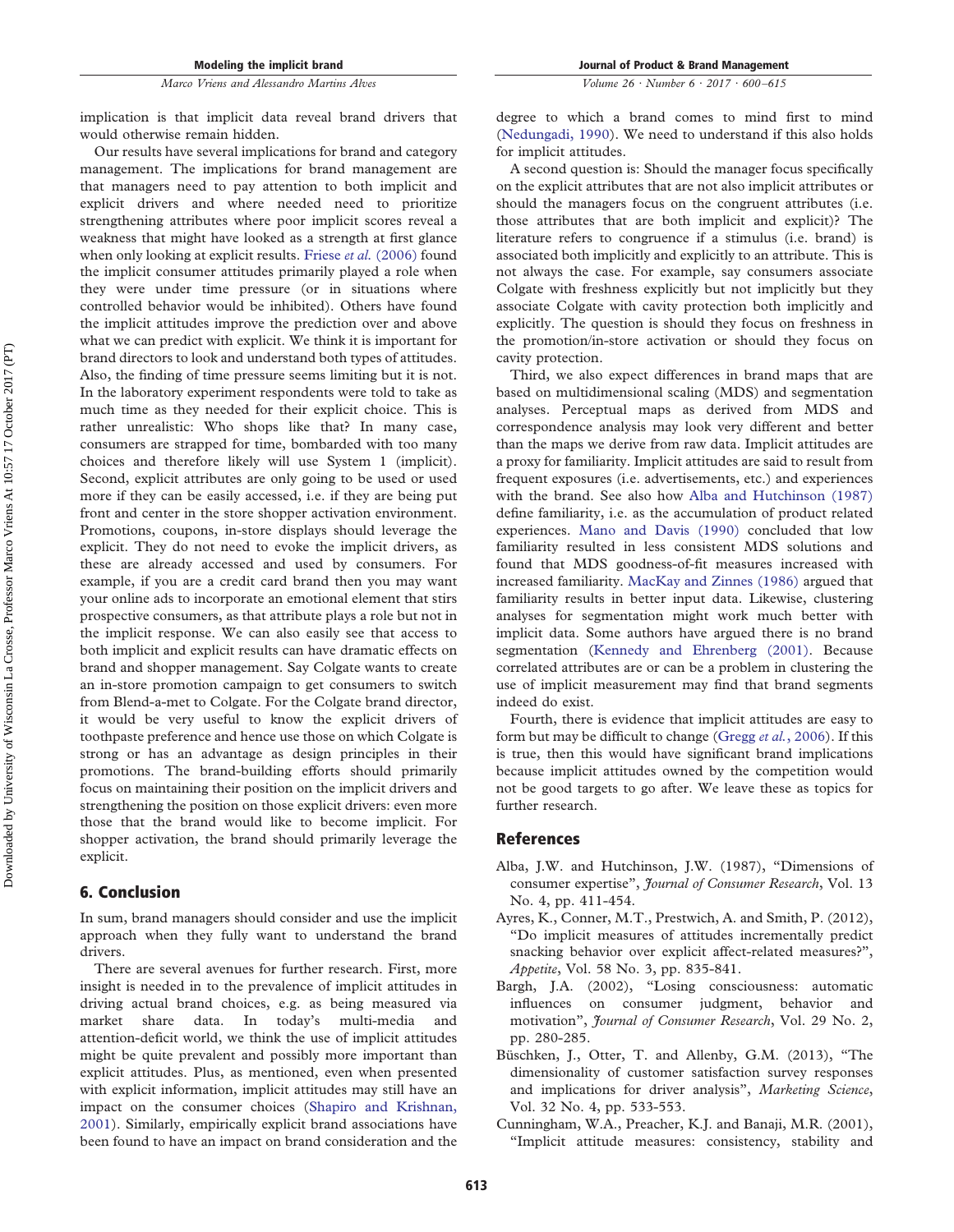convergent validity", *Psychological Science*, Vol. 12 No. 2, pp. 163-170.

- <span id="page-15-2"></span>Evans, J.B.T. St. and Stanovich, K.E. (2013), "Dual-processing theories of higher cognition: advancing the debate", *Perspectives on Psychological Science*, Vol. 8 No. 3, pp. 223-241.
- <span id="page-15-10"></span>Friese, M., Wänke, M. and Plessner, H. (2006), "Implicit consumer preferences and their influence on product choice", *Psychology & Marketing*, Vol. 23 No. 9, pp. 727-740.
- <span id="page-15-15"></span>Friese, M., Bluemke, M. and Wänke, M. (2007), "Predicting voting behavior with implicit attitude measures: the 2002 German election", *Experimental Psychology*, Vol. 54, pp. 247-255.
- <span id="page-15-13"></span>Friese, M., Hofmann, W. and Wänke, M. (2009), "The impulsive consumer: predicting consumer behavior with implicit reaction time measures", in Wänke, M. (Ed.), *Frontiers in Social Psychology: Social Psychology of Consumer Behavior*, Psychology Press, Hove, pp. 335-364.
- <span id="page-15-22"></span>Friese, M., Tucker Smith, C., Plischke, T., Bluemke, M. and Nosek, B.A. (2012), "Do implicit attitudes predict actual voting behavior particularly for undecided voters?", *PLOSone*, Vol. 7 No. 8, pp. 1-14.
- <span id="page-15-23"></span>Gabaix, X., Laibson, D., Moloche, G. and Weinberg, S. (2006), "Costly information acquisition: experimental analysis of a bounded rational model", *The American Economic Review*, Vol. 96 No. 4, pp. 1043-1068.
- <span id="page-15-0"></span>Gigerenzer, G. and Gaissmaier, W. (2011), "Heuristic decision making", *Annual Review of Psychology*, Vol. 62, pp. 451-482.
- <span id="page-15-8"></span>Greenwald, A.G. and Banaji, M.R. (1995), "Implicit social cognition: attitudes, self-esteem, and stereotypes", *Psychological Review*, Vol. 102 No. 1, pp. 4-27.
- <span id="page-15-12"></span>Greenwald, A.G., Nosek, B.A. and Banaji, M.R. (2003), "Understanding and using the implicit association test: I, an improved scoring algorithm", *Journal of Personality & Social Psychology*, Vol. 85 No. 2, pp. 197-216.
- <span id="page-15-14"></span>Greenwald, A.G., Poehlman, T.A., Uhlman, E. and Banaji, M.R. (2009), "Understanding and using the implicit association test: III, meta-analysis of predictive validity", *Journal of Personality and Social Psychology*, Vol. 97 No. 1, pp. 17-41.
- <span id="page-15-31"></span>Gregg, A.P., Seibt, B. and Banaji, M.R. (2006), "Easier done than undone: asymmetry in the malleability of implicit preferences", *Journal of Personality and Social Psychology*, Vol. 90 No. 1, pp. 1-20.
- <span id="page-15-5"></span>Heath, R. (2009), "Emotional engagement: how television brands builds big brands at low attention", *Journal of Advertising Research*, Vol. 49 No. 1, pp. 62-73.
- <span id="page-15-7"></span>Heath, R., Brandt, D. and Nairn, A. (2006), "Brand relationships: strengthened by emotion, weakened by attention", *Journal of Advertising Research*, Vol. 46 No. 4, pp. 410-419.
- <span id="page-15-26"></span>Hofmeyr, J., Goodall, V., Bongers, M. and Holzman, P. (2008), "A new measure of brand attitudinal equity based on the Zipf distribution", *International Journal of Market Research*, Vol. 50 No. 2, pp. 181-202.
- <span id="page-15-1"></span>Kahneman, D. (2003), "Map of bounded rationality", *The American Economic Review*, Vol. 93 No. 5, pp. 1449-1475.
- <span id="page-15-17"></span>Karpinski, A. and Hilton, J.L. (2001), "Attitudes and the
- implicit association test", *Journal of Personality and Social Psychology*, Vol. 81 No. 5, pp. 774-788.
- <span id="page-15-30"></span>Kennedy, R. and Ehrenberg, A. (2001), "There is no brand segmentation", *Marketing Research Magazine*, Spring, pp. 4-7.
- <span id="page-15-9"></span>Krishnan, H.S. (1996), "Characteristics of memory associations: a consumer-based brand equity perspective", *International Journal of Research in Marketing*, Vol. 13 No. 4, pp. 389-405.
- <span id="page-15-29"></span>MacKay, D.B. and Zinnes, J.L. (1986), "A probabilistic model for multidimensional scaling of proximity and preference data", *Marketing Science*, Vol. 5, pp. 325-349.
- <span id="page-15-18"></span>Maison, D., Greenwald, A.G. and Bruin, R.H. (2004), "Predictive validity of the implicit association test in studies of brands, consumer attitudes and behavior", *Journal of Consumer Psychology*, Vol. 14 No. 4, pp. 405-415.
- <span id="page-15-28"></span>Mano, H. and Davis, S.M. (1990), "The effects of familiarity on cognitive maps", *Advances in Consumer Research*, Vol. 17 No. 1, pp. 275-282.
- <span id="page-15-6"></span>Mast, F. and Zaltman, G. (2006), "Anatomy of engagement", *Definitions about the Anatomy of Engagement: Proceedings 52nd ARF Meeting*, *New York*, March, pp. 26-29.
- <span id="page-15-24"></span>Miller, G.A. (1956), "The magic number seven, plus or minus two: some limits on our capacity for processing information", *The Psychological Review*, Vol. 63 No. 2, pp. 81-97.
- <span id="page-15-11"></span>Moses, E. (2015), "Implicit Reaction Time (IRT) Methodology at Ipso", Ipsos White Paper, New York, NY.
- <span id="page-15-27"></span>Nedungadi, P. (1990), "Recall and consumer consideration sets: influencing choice without altering brand associations", *Journal of Consumer Research*, Vol. 17 No. 3, pp. 263-276.
- <span id="page-15-16"></span>Nock, M.K., Park, J.M., Finn, C.T., Deliberto, T.L., Dour, H.J. and Banaji, M.R. (2010), "Measuring the suicidal mind: implicit cognition predicts suicidal behavior", *Psychological Science*, Vol. 21 No. 4, pp. 1-7.
- <span id="page-15-25"></span>Paz, R., Guillaume Pelletier, J., Bauer, E.P. and Pare, D. (2006), "Emotional Enhancement of memory via Amygdala-driven facilitation of Rhinal interactions", *Nature Neuroscience*, Vol. 9 No. 10, pp. 1321-1329.
- <span id="page-15-19"></span>Perugini, M. (2005), "Predictive models of implicit and explicit attitudes", *British Journal of Social Psychology*, Vol. 44, pp. 29-45.
- <span id="page-15-3"></span>Phelps, E.A. (2004), "Human emotion and memory: interactions of the Amygdala and the Hippocampal complex", *Current Opinion in Neurobiology*, Vol. 14 No. 2, pp. 198-202.
- <span id="page-15-4"></span>Phelps, E.A. and LeDoux, E.J. (2005), "Contributions of the Amygdala to emotion processing: from animal models to human behavior", *Neuron*, Vol. 48 No. 1, pp. 175-187.
- <span id="page-15-20"></span>Richetin, J., Perugini, M., Adjali, I. and Hurling, R. (2007a), "The moderating role of intuitive versus deliberate decision-making for the predictive validity of implicit and explicit measures", *European Journal of Personality*, Vol. 21, pp. 529-546.
- <span id="page-15-21"></span>Richetin, J., Perugini, M., Prestwhich, A. and Gorman, R. (2007b), "The IAT as predictor of food choice: the case of fruits versus vegetables", *International Journal of Psychology*, Vol. 42 No. 3, pp. 166-173.